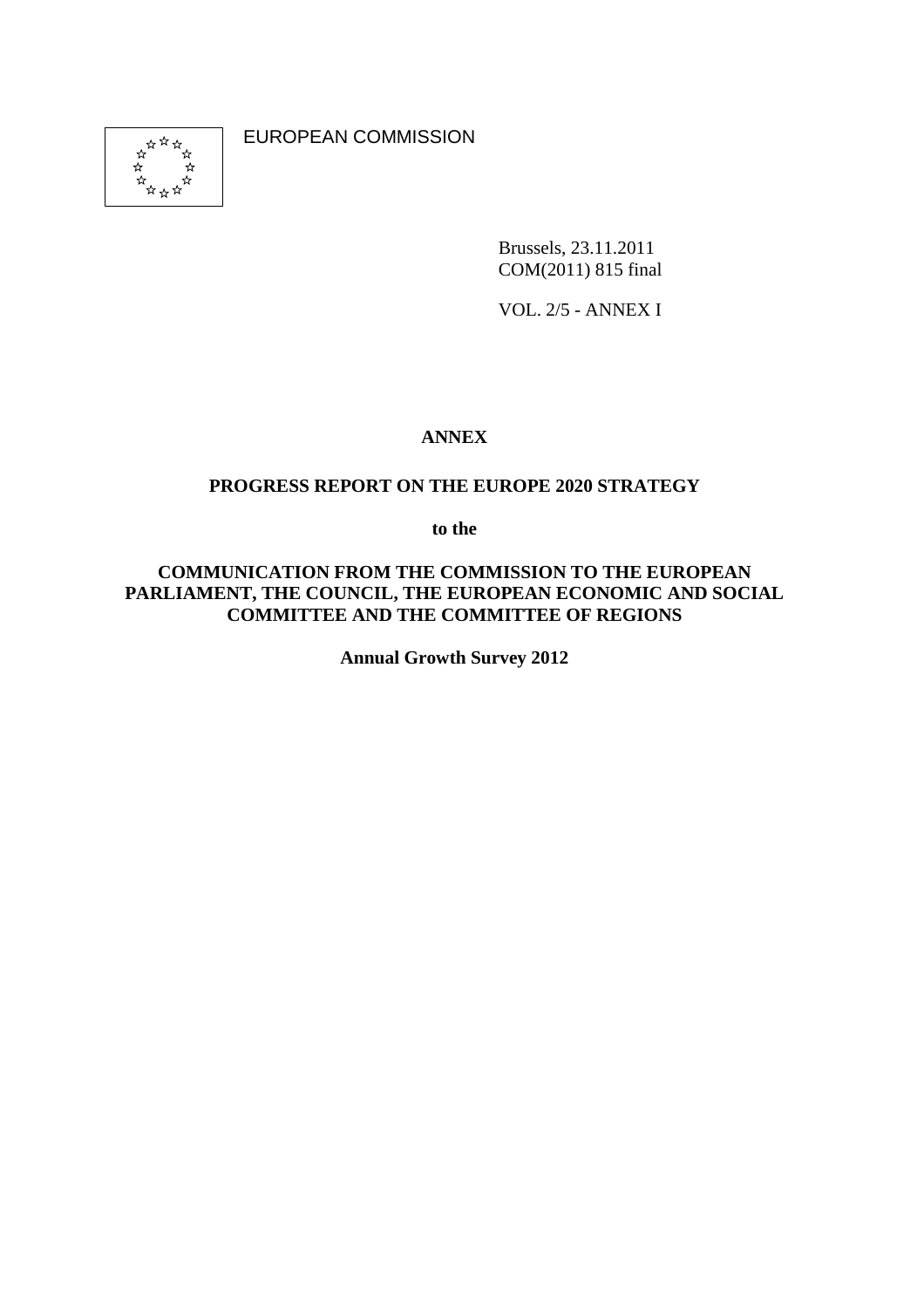#### **1. INTRODUCTION**

In 2010, the European Council agreed on a comprehensive response to the challenges that Europe is currently facing: the Europe 2020 strategy. In the current climate, this strategy has become more relevant than ever. GDP in the EU grew in the first quarter of 2011, but has slowed down substantially since then. Economic growth is now expected to come to a virtual standstill towards the end of the year.<sup>1</sup> In the euro area, this is exacerbated by the continuing sovereign debt crisis and remaining fragilities in the banking sector. In this situation, households and businesses lack confidence and therefore hold back on consumption and investments. In addition, with strained public finances, there is very limited room for further expansionary fiscal policy to boost growth.

This situation weighs heavily on future growth prospects, having wide-spread negative effects on business operations, on the labour market – with the young and low-skilled being particularly hit, and on government finances - both on the revenue and expenditure side. At the same time, the global environment is becoming ever more competitive, with emerging economies climbing up the technology ladder.

In the face of its deepest economic crisis since its inception, the EU must redouble its efforts to accelerate growth, productivity and job creation. There is no longer a distinction to be made between the short and the long-term as longer-term economic prospects have an immediate short-term impact on countries' borrowing costs. Longerterm reforms have to be pursued in parallel to shorter-term measures.

The Europe 2020 strategy rightly puts an emphasis on the need for a new growth path that can lead to a smart, sustainable and inclusive economy, a path that can overcome the structural weaknesses in Europe's economy, improve its competitiveness and productivity and underpin a sustainable social market economy.

The strategy defines where the EU wants to be by 2020 through five headline targets: 75% of the EU population aged 20-64 should be employed; 3% of the EU's GDP should be invested in R&D; the "20/20/20" climate/energy targets should be met. The share of early school leavers should be under 10% and at least 40% of the younger generation should have a tertiary l education attainment or equivalent. At least 20 million people should be lifted out of poverty and social exclusion. These targets are interrelated and critical to our overall success and require concerted efforts across Member States, supported by EU-level actions.

The Europe 2020 strategy is part of the European semester. This process of enhanced economic coordination was launched in the beginning of 2011. Based on the National Reform and Stability and Convergence Programmes, the Council concluded the first semester in July by agreeing on a set of country-specific recommendations, highlighting areas where Member States needed to take further action<sup>2</sup>. They reflected the need to step up structural reforms in a number of areas in order to release Europe's growth potential, while putting a particular focus on the opening up of services markets, improving the

<sup>1</sup> http://ec.europa.eu/economy\_finance/eu/forecasts/2011\_autumn\_forecast\_en.htm

COM(2011)400 of 7.6.2011.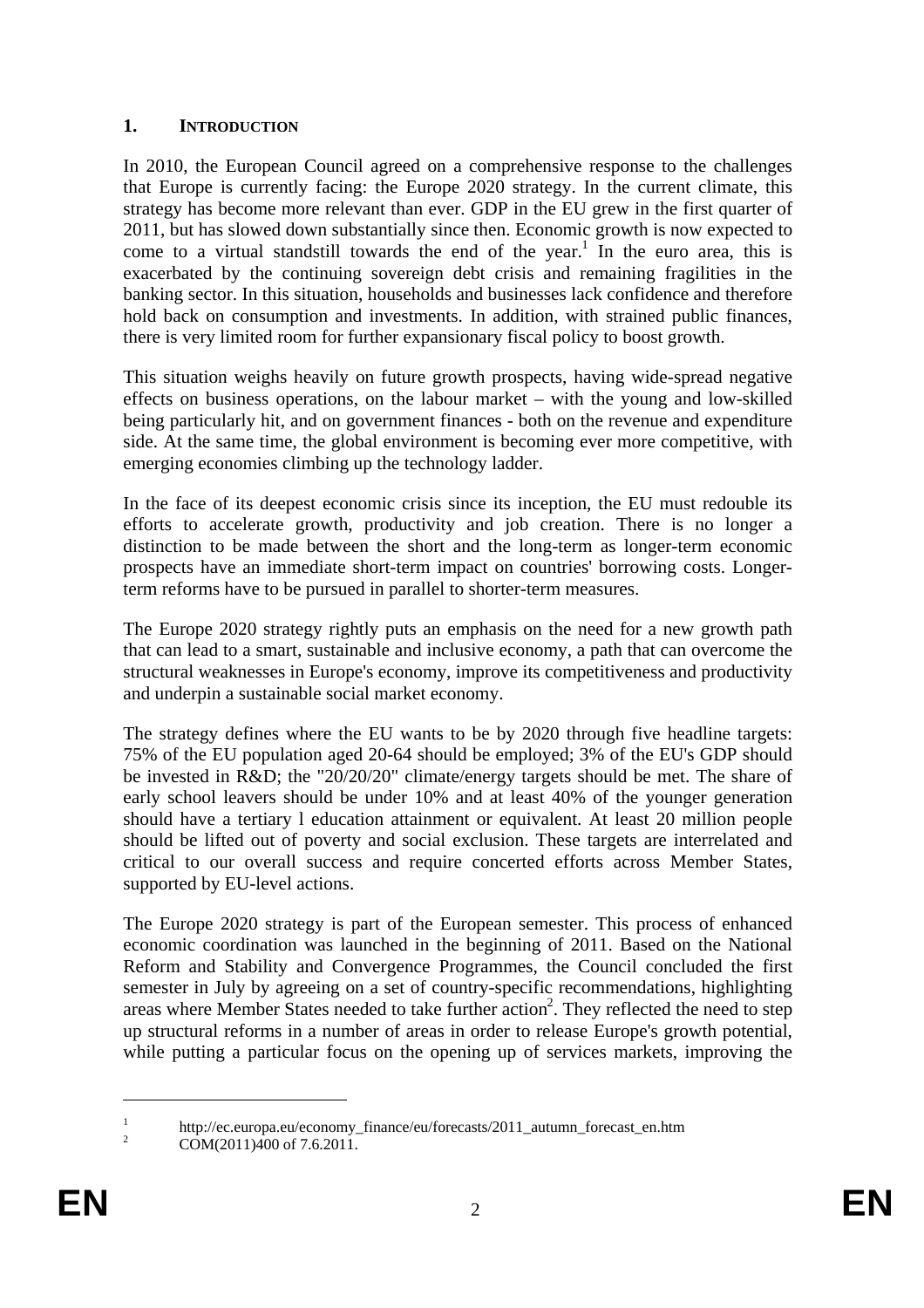regulatory environment, ensuring access to finance and promoting energy efficiency.<sup>3</sup> The implementation of these country-specific recommendations should now be a priority.

## **2. PROGRESS ON THE EUROPE 2020 HEADLINE TARGETS**

Reaching the Europe 2020 targets can enhance Member States' growth potential significantly. However, at this point in time, commitments set out by Member States in their Spring 2011 National Reform Programmes are insufficient to meet most of the EUlevel targets, in particular for energy efficiency<sup>4</sup>. Moreover, on the basis of the latest statistics available, some progress towards achieving the targets has so far only been made at EU level in the area education.

- **Education target:** The global EU target of early school leaving will not be reached on the basis of current national commitments. The national targets suggest that a rate of 10.5% early school leavers would be achieved by 2020, thus missing the common European target of 10%. Early school leaving still averaged 14.1% across the EU in 2010 compared to 14.4% in 2009. However, the figure hides considerable differences between and within countries. On tertiary education attainment (among 30-34 year olds), the cumulative effect of achieving the existing national targets set by Member States would on its own only lead to an attainment level of around 37% in 2020. However, the EU tertiary attainment rate has increased from 32.3% in 2009 to 33.6% in 2010 and current trends suggest that the headline target of 40% could in fact be met for the 30-34 year old age group.
- **Employment target:** If all Member States achieved their national target, the EU as a whole would still fall short of the 75 % target by 1.0-1.3 percentage points. In the course of 2011 there has been no substantial progress. With the recovery stalling and only marginal overall employment growth during the first half of the year, the EU-27 employment rate for 2011 is likely to be only slightly above the 2010 level of 68.6% and to remain well below its pre-crisis high of 70.3%. The challenge remains to bring an additional 17.6 million people into employment between now and 2020.
- **Research and development target:** Based on the national targets, the EU would still fall short of the 3% target by approximately 0.3 percentage points. The R&D investment rate stood at 2.01% in 2009, with little progress foreseen in 2011.
- **Poverty reduction target:** The EU target of lifting at least 20 million people out of poverty and social exclusion by 2020 will not be reached based on current national targets. According to a first preliminary estimation of the cumulative ambition around 12 million people would be lifted out of poverty and social exclusion by 2020. If spillover effects of strategies focusing on, for example, combating child poverty or reducing long-term unemployment are taken into

<sup>3</sup> Overview table in Annex 1.

<sup>4</sup> Overview table in Annex 2.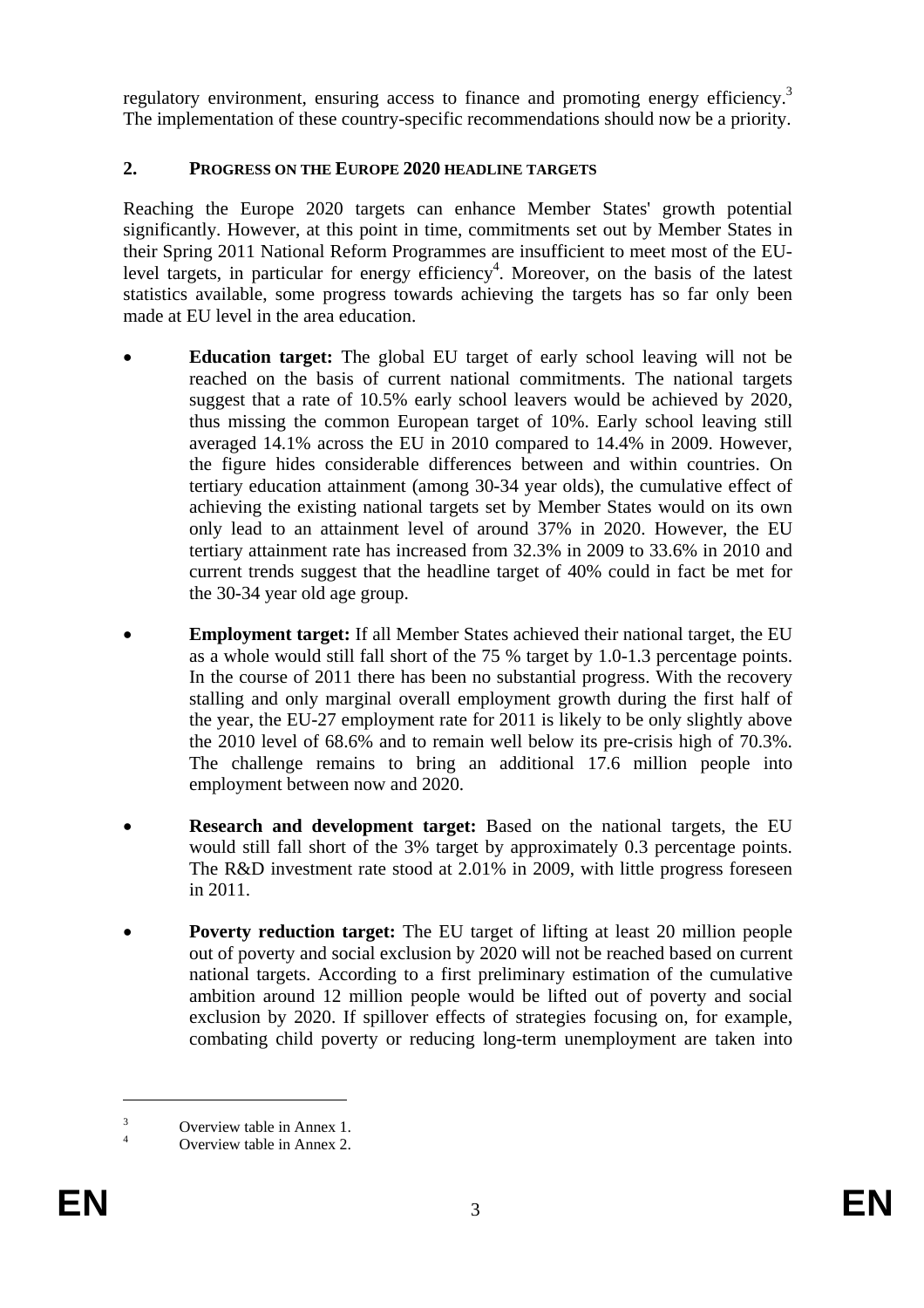account, this number can be increased by 25%. However, this would still fall short by at least 5 million or 25% of the EU headline target.

• **20/20/20 target:** Concerning the 20/20/20 targets, recent emission reduction projections<sup>5</sup> suggest that the EU as a whole would meet its 20% greenhouse gas emission reduction target, while for a number of Member States, additional policies will be necessary to achieve their binding national targets. As far as energy efficiency is concerned, work is ongoing on the overall analysis of Member States' national targets. A report should be ready in early 2012. However, the 20% renewable energy target based on the legally binding national targets should be met by 2020 if Member States fully implement their renewable action plans. At EU level, the share increased from  $10.34\%$  in 2008 to 11.6% $^6$  in 2009.

The purpose of the targets is to generate momentum with each Member State committing to stretch itself to make measurable progress in the key areas which are summarised by the five headline targets. While the current difficult economic context and ongoing fiscal consolidation are constraining the level of ambition, further efforts will be needed over the next years to make sure that the objectives set at the EU level are reached by 2020.

## **3. RELEASING EUROPE'S GROWTH POTENTIAL**

The Europe 2020 flagship initiatives and EU levers need to be fully mobilised to boost growth. With all seven flagships in place<sup>7</sup>, focus has now shifted to implementation. Overall, progress has been satisfactory. In each flagship, a number of key actions have already been completed throughout 2010 and 2011. However, a large number of actions are still at the proposal stage and will need to be adopted by the Council and European Parliament. Given the urgency of the situation, the Commission has identified a number of priority proposals with a substantial growth potential whose adoption should be accelerated in order to kick-start growth<sup>8</sup>.

# **3.1. Europe 2020 Flagship: Innovation Union**

Europe's research and innovation performance has not progressed satisfactorily in recent years, broadening an already important innovation gap vis-à-vis the US and Japan. A number of other important competitors, including China and Brazil are now catching up with the EU's innovation performance<sup>9</sup>. The EU-wide situation masks a wide range of

<sup>5</sup> COM(2011) 1151 of 7.10.2011.

<sup>6</sup> Provisional data.

<sup>7</sup> Digital Agenda for Europe (COM(2010) 245 final/2, 19.5.2010), Youth on the Move (COM(2010) 477, 15.9.2010), Innovation Union (COM(2010) 456, 6.10.2010), An industrial policy for the globalisation era (COM(2010) 614, 27.10.2010) An agenda for new skills and jobs. A European Contribution towards full employment (COM(2010) 682, 23.11.2010), A European Platform against Poverty and Social Exclusion: A European Framework for Social and Territorial Cohesion (COM(2010) 758, 15.12.2010), Resource Efficient Europe (COM(2011) 21, 26.1.2011).

Annex on EU-level specific proposals, Annual Growth Survey 2012.

http://ec.europa.eu/research/innovation-union/pdf/iu-scoreboard-2010\_en.pdf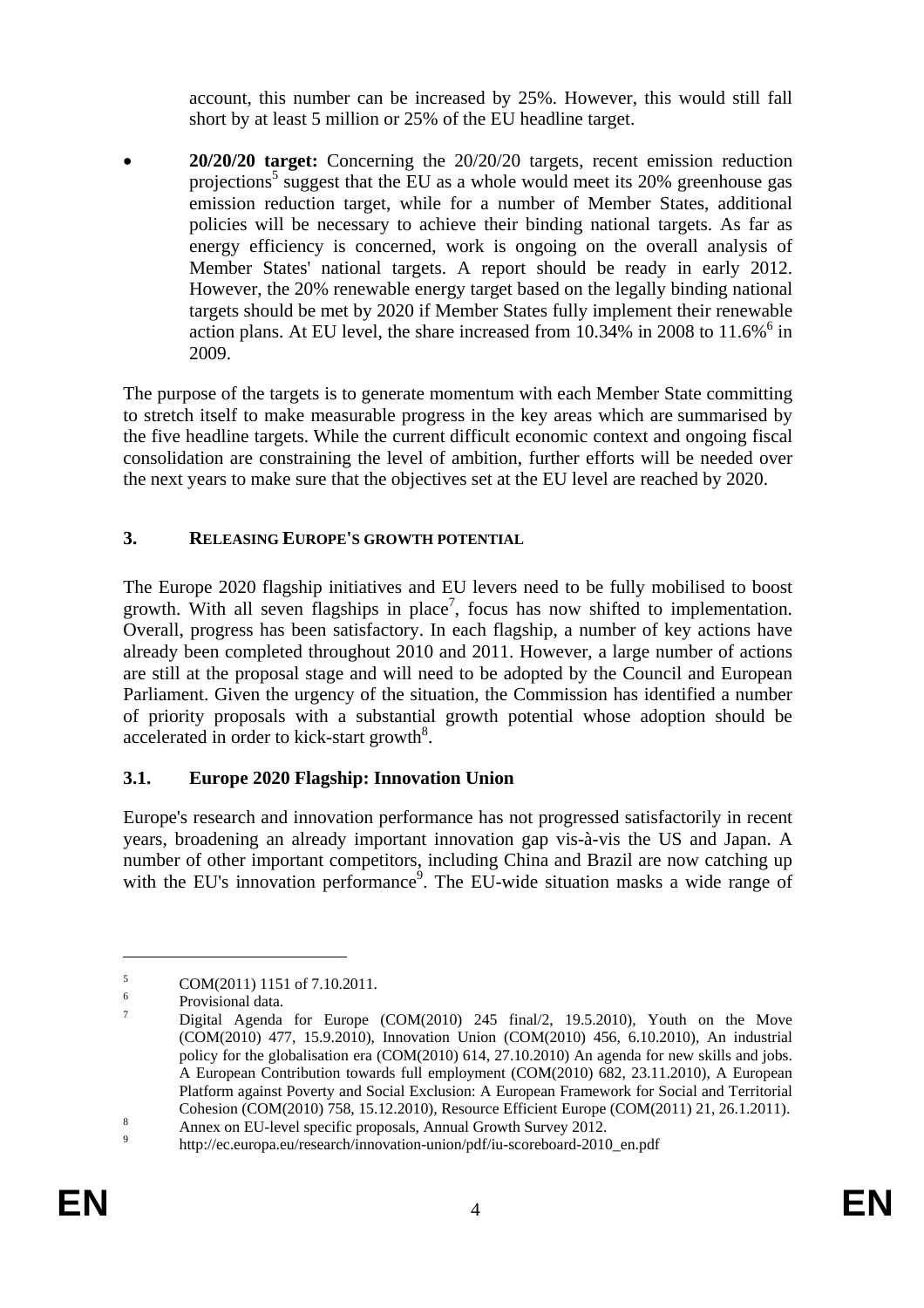performance amongst Member States, with some (notably Sweden, Denmark, Finland and Germany) performing well by global standards.

A number of reasons have been put forward to explain Europe's innovation deficit. These include the fact that European firms are to a large extent present in more traditional, less R&D intensive sectors ("path dependency"); that investment in more innovation-based growth sectors (e.g. bio-tech, internet) are held back by an incomplete Single Market, including in services, by lower market prospects for innovative products, and by the growing shortage of human resources with the right mix of skills; that access to finance is more difficult, the weak exploitation of framework and demand-side policies in favour of innovation;; and that linkages between the "knowledge-triangle" are relatively poor across the EU.

The Innovation Union flagship aims to tackle these challenges through 34 specific commitments within clearly defined timescales. Overall, good progress has been made and actions are fully on track for 30 out of the 34 commitments. Concrete initiatives and pilot schemes have been launched. By the end of 2011, based on wide ranging discussions with stakeholders, the Commission will have put forward the six legislative proposals announced in the flagship initiative (unitary patent protection, standardisation package, Horizon 2020, new Cohesion policy, modernisation of public procurement legal framework and a European passport for venture capital funds).

Europe needs faster and modernised standard-setting, more affordable patents, more public procurement of innovative products and services, better access to capital and a genuine European knowledge market. The Commission has already tabled proposals for the creation of unitary patent protection to reduce the complexity and costs of patenting. The Commission calls for a political agreement on these proposals as well as on the Unified Patent Court agreement before end 2011. It has also presented a standardisation package to modernise and speed-up standard setting by 50%.

Key actions taken in 2011 include the launch of the pilot European Innovation Partnership on 'Active and Healthy Aging', which aims to contribute to a two year increase in healthy life years, and consequent increases in employability and reduction in losses to the labour market through mobilisation of actors across the innovation cycle and across sectors to speed up innovative solutions to address societal challenges. The European Innovation Partnership on Agriculture and Rural Development has been put forward within the framework of the CAP Reform proposals. It is expected to fill in a substantial gap that currently exists between research and improvement of farming practices. Progress has also been made towards the establishment of the 48 priority European research infrastructures identified in the 2010 roadmap of the European Strategy Forum on Research Infrastructures. 10 are already underway and development could start for another16 in 2012.

With an estimated 19.9% of EU GDP in 2009, public procurement has an immense potential to pull EU innovations to the market. The Commission is working with Member States towards a better use of this potential. The Commission will present a proposal to simplify the public procurement framework and make procedures more efficient and greener before the end of 2011. This proposal will include a new specific procurement procedure for the development and subsequent purchase of new, innovative products, works and services.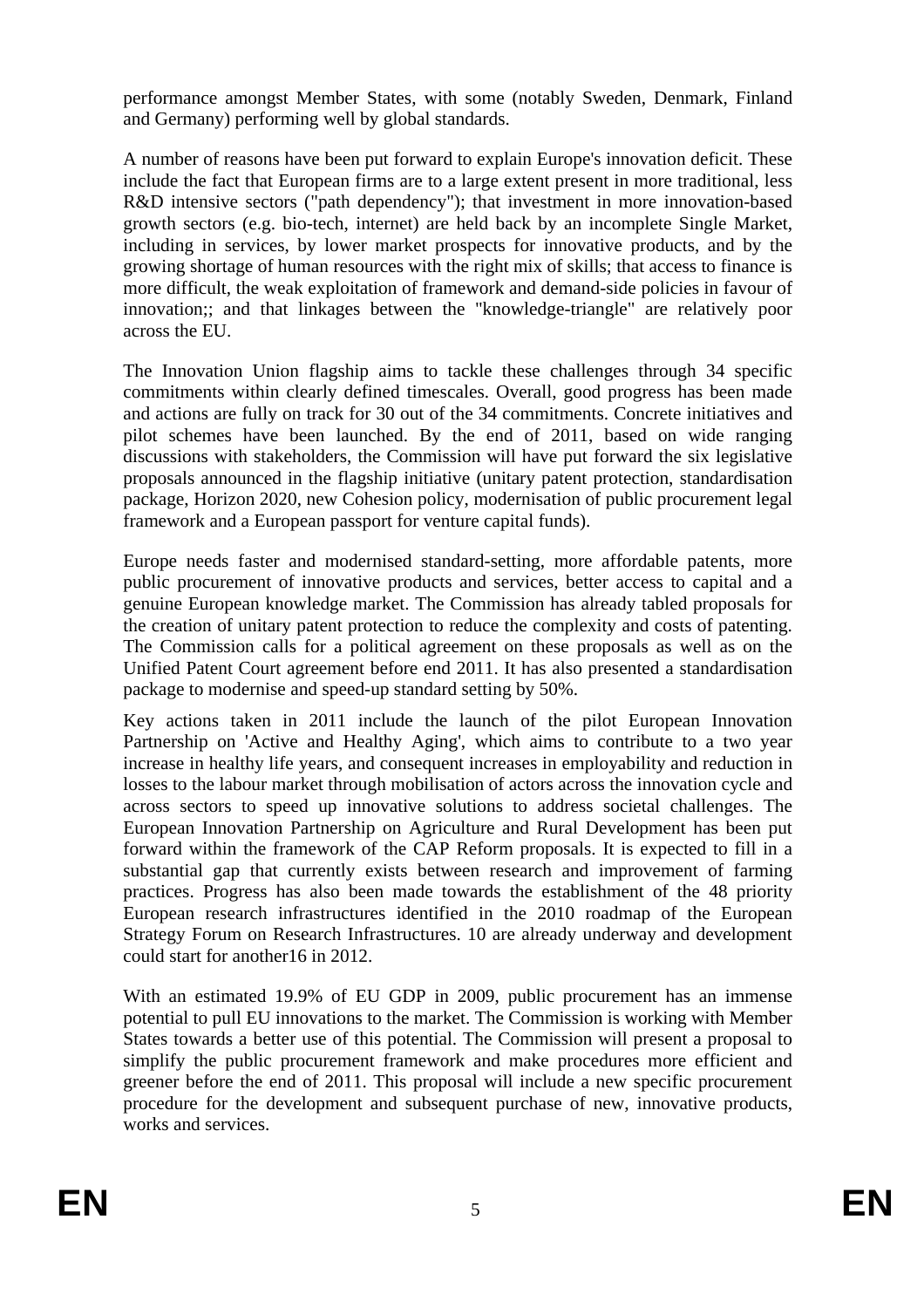Furthermore, options are being explored to improve the exploitation of intellectual property by companies. The Commission has investigated a set of options for enhancing the value of intellectual property rights at European level. The Commission plans to launch a debate with Member States in 2012 to shape further actions. To enhance the linkages between scientific researchers and businesses, the European Institute of Innovation and Technology (EIT) was set up in 2008. It aims to bring together higher education institutions, research organisations and businesses in new types of partnerships – Knowledge Innovation Communities (KICs). Such Communities have so far been set up in three areas: sustainable energy, climate change and ICT, with positive results so far. The Commission will continue to monitor and evaluate the performance of the EIT KICs that are up and running and come forward with proposals under Horizon 2020 for an expansion of the EIT from 2014.

The Commission will also support business-academia collaborations through the creation of "Knowledge Alliances" between education and business to develop new interdisciplinary curricula addressing innovation skills gaps and entrepreneurship. A pilot project was launched to this end in 2011. In 2012, the Commission will propose a European Research Area framework and supporting measures to remove obstacles to mobility and cross-border cooperation, aiming for them to be implemented by end 2014. The Commission will also launch the "U-Multirank" in 2012: a performance-based ranking and information tool for profiling universities, with first results in 2013.

Two Member States received country specific recommendations to improve their research and innovation systems, in particular their framework for private research and innovation. First indications on implementation show that some progress has been made in this area, albeit still limited.

## **3.2. Europe 2020 Flagship: A digital agenda for Europe**

ICTs are a major growth driver, explaining half of the productivity growth of modern economies. However, compared to its main competitors, Europe is lagging behind in ICT investment as well as in the roll-out of high-speed broadband and is not fully exploiting the growth and jobs potential of what should be booming sectors.

Progress on the Digital agenda flagship as measured by the digital agenda scoreboard<sup>10</sup> is ongoing, but efforts need to be stepped up if the related targets are to be achieved. Out of the 101 actions planned under the 7 pillars of the digital agenda, 14 actions have already been completed in 2010 and 2011 and another 50 actions are on track to be completed in the next 12 months. Lowering barriers to fast internet take up and building trust in the online environment could help kick start GDP growth, enhance Europe's competitive edge and create new jobs and businesses. In the Digital Agenda, the most urgent actions are to create a Digital Single Market, which could deliver 4% extra GDP growth over the next ten years $^{11}$ .

World demand for **bandwidth** has been growing by 50-60% per year. Today, more than 50% of broadband lines in Japan and 40% in Korea are fibre, delivering high-capacity

<sup>&</sup>lt;sup>10</sup> http://ec.europa.eu/information\_society/digital-agenda/scoreboard/index\_en.htm

<sup>11</sup> http://ec.europa.eu/bepa/pdf/monti\_report\_final\_10\_05\_2010\_en.pdf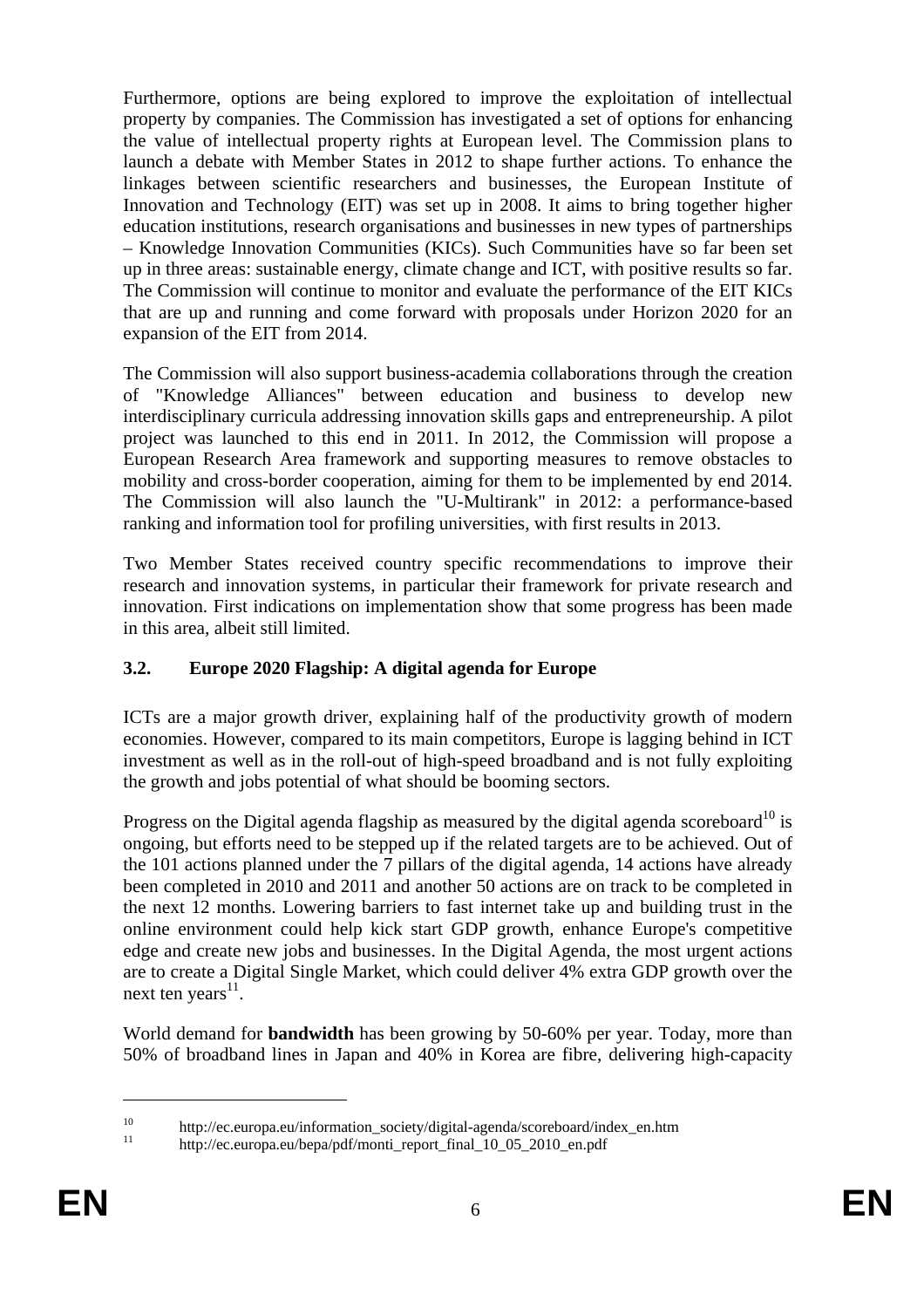connections, while fibre accounts for only around 5% in Europe. A 10 percentage-point increase in the broadband penetration rate is expected to result in a 0.9-1.5 percentagepoint increase of GDP. Investments in broadband should therefore become a core part of the EU's growth strategy, in particular by using available national and regional funds, adopting appropriate town planning rules to reduce deployment costs and focusing on exploiting synergies with energy infrastructure to accelerate the delivery of smart grids. In 2010, the Commission issued a Communication<sup>12</sup> outlining common rules within which EU and national policies should be developed to meet the broadband targets. This measure is aimed at accelerating the development of very fast internet. The Communication was adopted along a Recommendation on Next Generation Access Networks to encourage investment through clear and effective regulatory measures.

The rise in mobile internet traffic calls for greater availability of **spectrum bands**. This is evidenced by the generalisation of smartphones (that could reach 100% of the population globally by 2020) and the explosion of the use of tablets (projection of 62 million units in  $2011^{13}$ ). The increased use of video, which accounts already for two thirds of all mobile traffic, requires greater capacity. Services which rely on radio spectrum represent 2% - 2.5 % of EU GDP (about  $\bigoplus$ 50bn) and the European wireless electronic communications industry supports 3.5m jobs, generates around  $\bigoplus$  30bn annually in tax revenues and contributes €140bn directly to European GDP. The 5-year Radio Spectrum Policy programme, which has been agreed in principle between the institutions, should be adopted as soon as possible by the European Parliament and Council in early 2012.

The growth potential of **e-commerce** is still largely untapped in the EU. It plays an important role for business to business (B2B), as 27% of enterprises purchase online and 13% sell online. Nonetheless, it is currently limited to 3.4% of retail commerce. While 40.4% of citizens purchased online in 2010, only 9% did so cross border (Eurostat). Recent evidence suggests that the current consumer welfare gains from e-commerce in goods alone in terms of lower online prices and wider choice are estimated to be around €11.7 billion, an amount equivalent to 0.12% of EU GDP. If e-commerce were to grow to 15% of the total retail sector and Single Market barriers were eliminated, total consumer welfare gains are estimated to be around  $\epsilon$ 204 billion, an amount equivalent with 1.7% of EU GDP.<sup>14</sup> The difference with the US in buying music and books on-line is striking. In 2010, digital music sales accounted for 19% of the market for recorded music in the EU compared with 49% in the US. Two online music service providers are available in all 27 Member States, but most online music services are available in only one or a few Member States. In the US, e-books outsold mass market paperback books in the first quarter of 2011 whilst the EU e-book market is anaemic.

In 2011, the Commission proposed legislation to improve alternative dispute resolution between consumers and businesses in the Union, comprising a specific proposal on an EU-wide online redress tool to resolve effectively dispute arising from cross-border ecommerce. The Commission will announce in 2012 proposals to facilitate e-commerce inter alia through the mutual recognition of e-authentication and electronic signature across borders, rules to stimulate cross-border trade of digital content modernising

<sup>&</sup>lt;sup>12</sup> COM(2010) 472 final of 20.9.2010.

 $13$  IDC Report, Sept. 2011.

<sup>14</sup> Civic Consulting (2011) "Consumer market study on the functioning of e-commerce".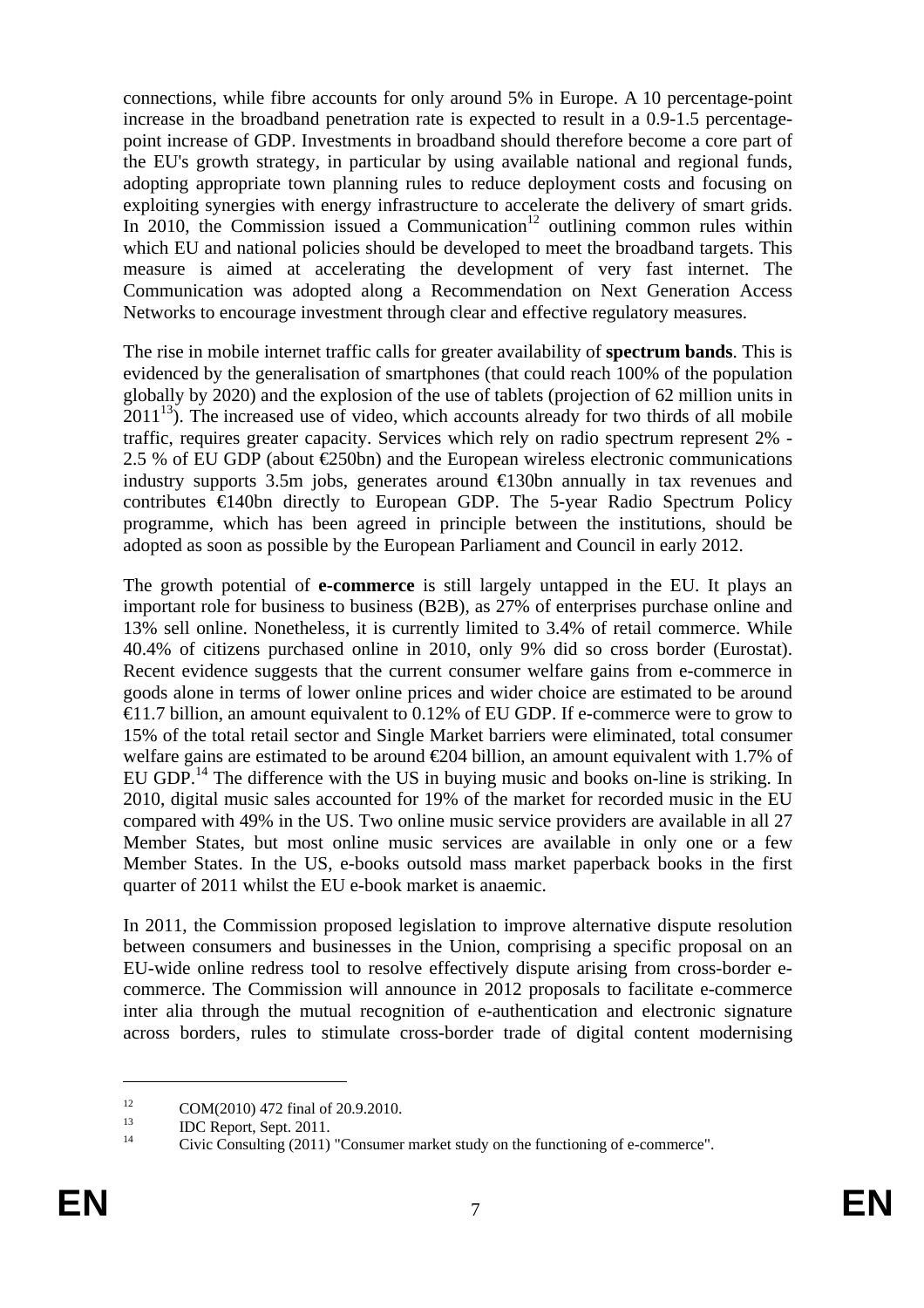Europe's copyright regime. The Commission will also consider measures supporting market integration at EU level for card, internet and mobile payments on the basis of a Green Paper consultation. It will also propose new legislation for increased protection of personal data and actions in the areas of enforcement and information provision to increase consumers' confidence in e-commerce.

There is also scope for significant efficiency gains through the full implementation of electronic **procurement** (e-procurement) procedures throughout the EU: some estimates indicate that these untapped savings could as high as  $\epsilon$ 50 to  $\epsilon$ 70 billion per year. The Commission estimates that only about 5% of procedures were conducted by electronic means in 2009. Its proposal to modernise the public procurement directives, scheduled in December 2011, will therefore set out measures to make the use of electronic procedures the rule rather than the exception.

To support advanced digital devices, a European approach to **cloud computing** is necessary to provide the legal certainty for European companies and administrations to offer and use cloud-enabled services, which are fast becoming key enablers for efficiency and entrepreneurship in today's digital economy. The average contribution of cloud computing to GDP is estimated in the range of 0.1% in the short run and 0.4% in the medium run, with the initial creation of about  $300,000$  additional jobs in Europe<sup>15</sup>. The Commission will propose a European approach to cloud computing by 2013 to provide the necessary legal certainty for European providers and users.

Bold action is also needed to reinforce the **security of the internet** and counter the costs of the mounting number of the attacks against what is an essential infrastructure for the single market. The Commission plans to propose an ambitious EU Internet Security Strategy in 2012.

## **3.3. Europe 2020 Flagship: Resource efficient Europe**

Europe can benefit economically from tackling the energy/climate and resource challenges. The Union's energy efficiency target of saving 20% of energy by 2020 could cut consumers' bills by up to  $\in$ 1000 per household a year and improve Europe's industrial competitiveness creating up to 2 million new jobs by 2020. In a broader resource-efficiency perspective, according to preliminary modelling results for the Commission, a reduction of the Total Material Requirements (TMR) of the economy by 15% can boost GDP by up to 3.6% and employment in the EU by around 2 and a half million. Each percentage point reduction of TMR would be worth around  $\epsilon$ 25 billion to business and up to  $150,000$  new jobs<sup>16</sup>. Business could achieve important savings (around  $\epsilon$ 25 billion per year in the UK only) from resource efficiency measures that are either no or low cost, using raw materials more efficiently and generating less waste. The sectors with the greatest potential identified were chemicals, minerals, metal manufacturing, power, utilities, construction and waste management<sup>17</sup>. In spite of the

<sup>&</sup>lt;sup>15</sup> F. Etro (2010), "The economic impact of cloud computing" Review of Business and Economics.

<sup>16</sup> The TMR indicator comprises the cumulative volume of primary materials which are extracted from nature for the economic activities of a country. TMR indicates the material basis of an economy. It includes extraction from the domestic territory as well as the resource requirements

associated with imports. 17 "Further Benefits of Business Resource Efficiency", Oakdene Hollins, 2011.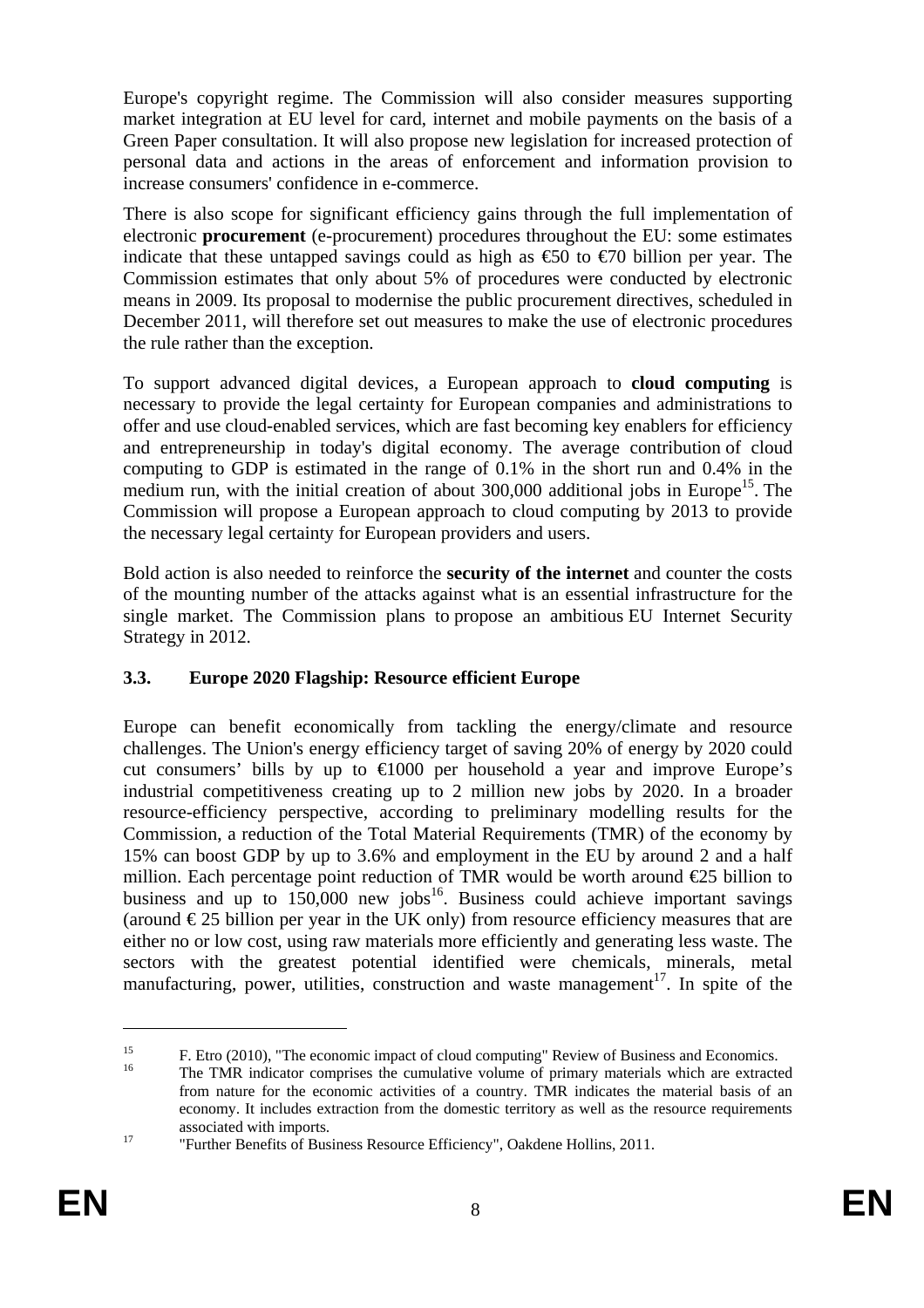$CO<sub>2</sub>$  emission reductions due to the economic crisis, projections suggest that additional policies will be necessary in a number of Member States to achieve their national 2020 emission reduction targets. Equally, effective measures will be needed to achieve the remaining renewable energy and energy efficiency targets. In this context a substantial increase of investment in energy infrastructure, energy transmission networks, renewable energies and energy efficiency of buildings will be needed.

The Commission has delivered 14 out of the 20 planned strategic initiatives under the flagship. To further guide the implementation of the Resource Efficiency Flagship the Commission published a roadmap that lists concrete actions to follow and identifies the economic sectors that consume the most resources and have the dominant environmental impacts, and suggests tools and indicators to help guide action in Europe and internationally. In particular, a legislative proposal for a Directive on energy efficiency has been presented, specifying a range of energy efficiency measures to be implemented to achieve further energy saving. A communication on security of energy supply and international cooperation has also been adopted, setting out a comprehensive strategy for the EU's external relations in energy. The Commission launched a Roadmap for moving to a competitive low carbon economy indicating intermediate milestones to deliver costeffective emission reductions in line with the -80 to 95% objective by 2050. The gradual transition to a low-carbon economy would improve energy security and reduce EU's average fuel costs by between  $\epsilon$ 175 and  $\epsilon$ 320 billion per year. Other benefits include better air quality and public health, which would cut costs by up to  $\epsilon$ 27 billion per year in 2030. The Commission also presented a new Transport White Paper for a competitive and resource efficient transport system. It sets ambitious targets to decarbonise transport, achieve a genuine Single European Transport Area and to reduce oil dependency.

The Commission approved in 2011 a package of legislative proposals for the reform of the Common Agricultural Policy which include a strong commitment to substantially improving the management of natural resources. Changes proposed to both the first and second pillars of the CAP aim at better integrating environmental and climate challenges at farm level and incentivise the sustainable economic development of rural areas.

Finalising the **internal energy market** is a precondition for realising the full savings potential which a truly integrated pan-European market for gas and electricity can yield due to enhanced liquidity and competition. Market integration will also enhance energy security and facilitate the integration of new generation sources from renewable energies thanks to larger balancing areas. More cross border trading of electricity and gas can smooth out price peaks and facilitate entry of new market players, thereby stimulating innovation and competition.

For the proper functioning of the internal energy market, it is crucial to have a more coherent approach in national policies on issues that affect neighbouring countries. When legislating at national level, and providing incentives for investments, including on prices and taxation, interactions between different instruments should be carefully assessed to ensure a stable investment framework for European industries and service providers. For instance, in the renewable energy sector, drastic policy changes, including with retroactive effect, should be avoided to prevent unnecessary regulatory risks that undermine the viability of renewable power generation. The current support schemes for renewable energies should become more cost-effective. The challenge is to support large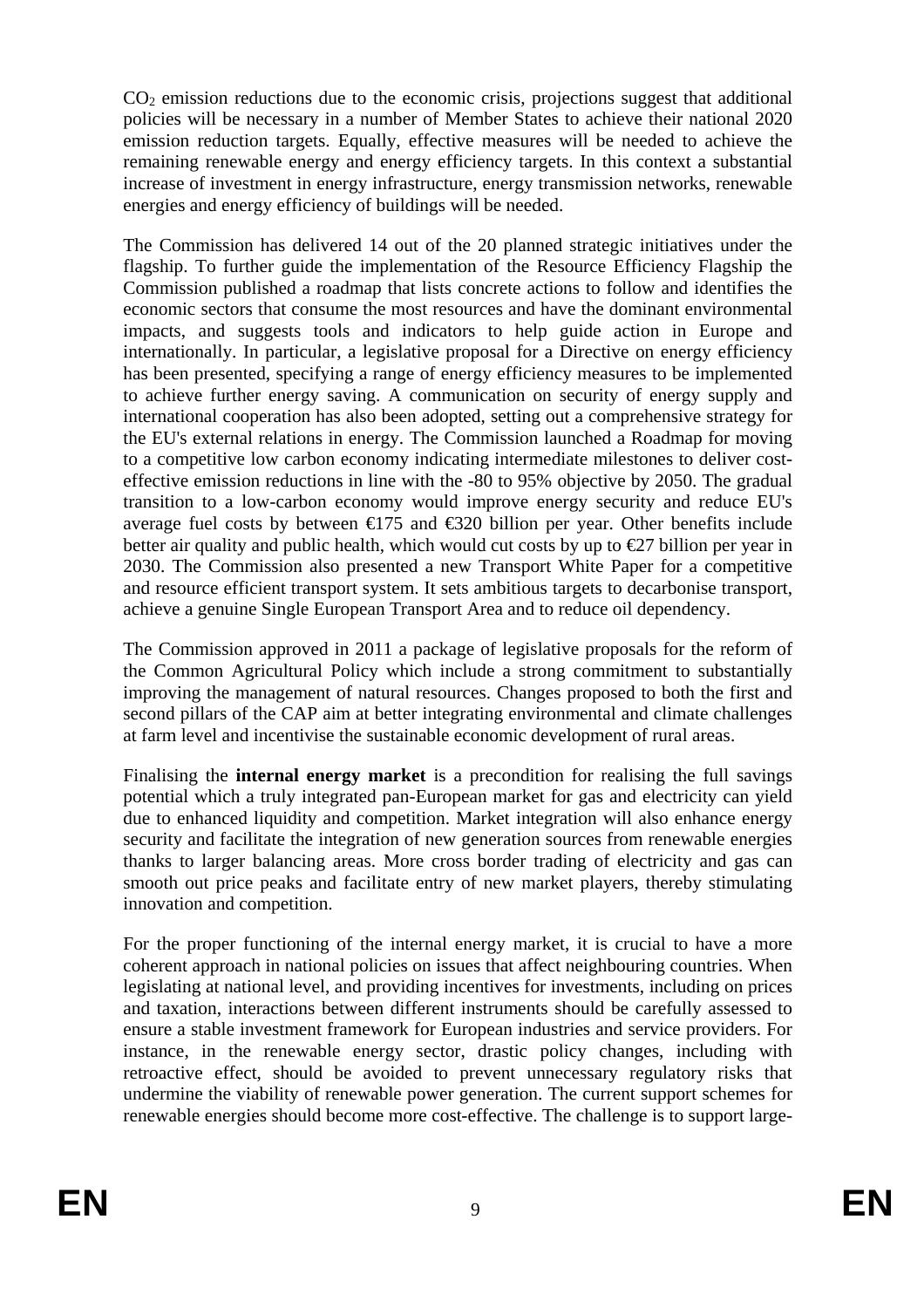scale production, enabling market actors to bring down costs, reduce subsidies and integrate renewable energies in a truly European market.

Under any future energy scenario, **energy infrastructures** will play a vital role in balancing demand and supply across the entire Union. To this end, Europe's electricity and gas networks must be modernised and expanded urgently. The Commission's proposal for a new energy infrastructure regulation replacing the current TEN-E framework was presented recently<sup>18</sup>. The objective of the new framework is to ensure that strategic energy networks and storage facilities are completed by 2020 in the different regions of the Union. With respect to EU financing, the  $\epsilon$ 9.1 billion foreseen in the Commission's proposal for a Connecting Europe Facility will allow the full realisation of € 200 billion worth of investments needed for infrastructure projects of European relevance between now and 2020. This investment will have a significant positive overall effect on GDP and employment, with a cumulative effect of up to about +0.4% of GDP and 400,000 additional jobs over the period 2011-2020.

According to studies regarding **energy and resource efficiency**, better construction and use of buildings in the EU would influence  $42\%$  of final energy consumption<sup>19</sup>, about 35% of greenhouse gas emissions<sup>20</sup> and more than 50% of all extracted materials<sup>21</sup>; it could also help save up to 30% water<sup>22</sup>. The building sector employs 8% of Europe's workforce. Around 230,000 people are involved in the manufacturing and installation of insulation. As energy efficiency investments are partly financed by energy savings, public measures to remove barriers, such as access to capital and information can have a strong leverage effect. In this context, rapid adoption of the proposed directive on energy efficiency would help close the gap towards the Europe 2020 target, create the necessary framework conditions<sup>23</sup> and allow the Member States to set their efficiency targets and submit first reports by end 2012.

There is also scope for better use of EU structural funding in energy efficiency as well as renewable energies. Investments in sustainable energy can be further triggered by the EU support mechanisms ELENA (European Local Energy Assistance) and EEE-F (European Energy Efficiency Facility). Finally, the upfront investment costs for building refurbishment or for the promotion of energy efficiency in the public sector can be met or leveraged by involving energy service providers (ESCOs).

Phasing out of **environmentally harmful subsidies** enhances resource efficiency and fosters economic growth. Inefficient subsidies lock in obsolete technologies and business structures, and hinder investment in clean energy and other green technologies. Removing inefficient subsidies could also be an important element of fiscal consolidation. For instance, direct revenue losses may approach 0.5% of EU GDP ( $60$ ) billion) and welfare losses from distortions of consumer choice are substantial, estimated at 0.1 to 0.3 percent of GDP ( $\in$ 12 billion to  $\in$ 37 billion). The Commission has asked the

<sup>&</sup>lt;sup>18</sup> COM(2011) 658 of 19.10.2011.

<sup>&</sup>lt;sup>19</sup> COM(2007) 860 final of 21.12.2007.

 $20$  COM(2007) 860 final of 21.12.2007.

 $21 \qquad \qquad \text{COM}(2007) \, 860 \text{ final of } 21.12.2007.$ 

 $22 \text{ COM}(2007)$  414 final of 18.7.2007.

<sup>23</sup> COM(2011) 370 of 22.06.2011.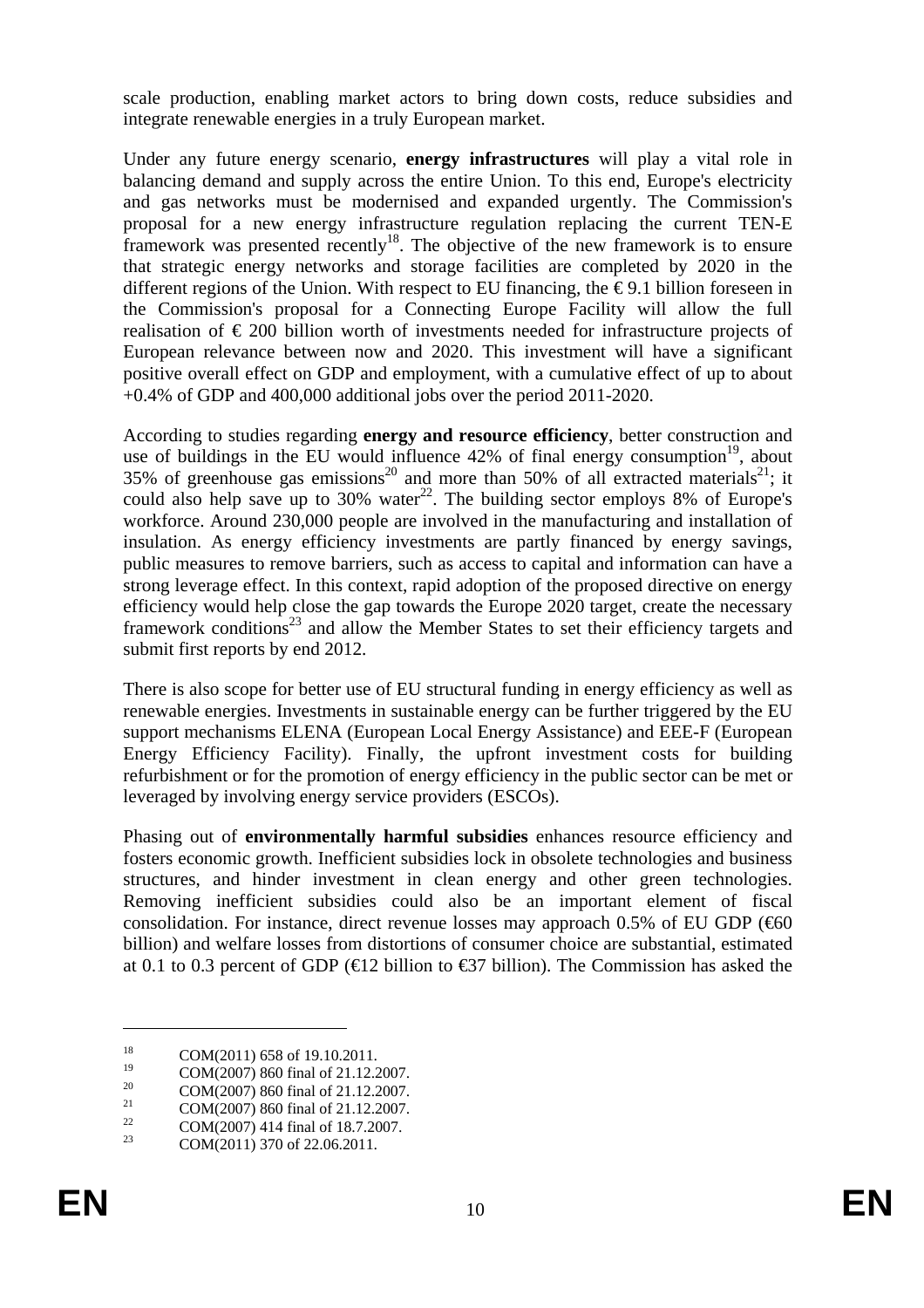Member States to identify the most significant environmentally-harmful subsidies in 2012 and to prepare plans to phase them out<sup>24</sup>.

There is large scope for advancing on **green taxation** to help facing today's and tomorrow's challenges related to climate change, water scarcity, energy security and general resource limits. When carried out in a budgetary-neutral way, green taxation combined with a tax shift away from labour improves resource allocation while boosting employment<sup>25</sup>. Adoption of the Commission's 2011 proposal for a revision of the Energy Taxation Directive<sup>26</sup> will facilitate this shift. Moreover, getting prices right would also help stimulate new industries and investments in green technologies.

In the 2011 European semester, a number of country specific recommendations referred to issues related to sustainable growth, such as functioning of the energy markets and competition, network interconnectors and resource efficiency. So far, the first indications on implementation show that in most Member States there is some progress on addressing the recommendations.

# **3.4. Europe 2020 Flagship: An industrial policy for the globalisation era**

Manufacturing industry led the recovery from the economic crisis: output has increased some 15% over its trough in early 2009. Nevertheless, the economic recovery in EU industry has stalled in recent months, whilst business confidence has fallen back to its historical average. Uncertainties about the prospects of the European economy and the turmoil related to the debt crisis in the euro area have taken their toll on industrial confidence. High energy prices and persisting difficulties in access to finance are also adversely affecting the dynamics of the recovery. Nevertheless, EU industry is now in better shape to face a slowdown, with lower inventories and higher productivity than in 2008.

The flagship initiative on An Integrated Industrial Policy for the Globalisation Era contains 70 key actions many of which are already being implemented by the Commission. For instance, the Commission ensures an in-depth assessment of the impacts on competitiveness and on SMEs of its new policy proposals with significant impacts. This has been the case for proposals such as the ETS allowances to address the risk of carbon leakage and the Capital Requirements Directive IV.

The Commission will also propose concrete actions to **minimise the regulatory burdens** on SMEs, in particular micro enterprises. The envisaged actions include possible exemptions for micro and small enterprises from the existing acquis; improved involvement of smaller enterprises in the shaping of proposals for EU regulation; introduction of a micro-entities dimension to the existing SME test and; a scoreboard on exemptions and lighter regimes for SMEs and micro companies in proposals made by the

<sup>&</sup>lt;sup>24</sup> COM(2011) 571 of 20.9.2011.

<sup>25</sup> For example, a permanent one-percentage point reduction of the average tax burden on labour is estimated to increase the employment rate by about 0.4 percentage points in the typical country over the long run; OECD (2006), OECD Employment Outlook 2006 – Boosting Jobs and Incomes: Policy Lessons from Reassessing the OECD Job Strategy, Paris.<br>COM (2011) 169 of 13.4.2011.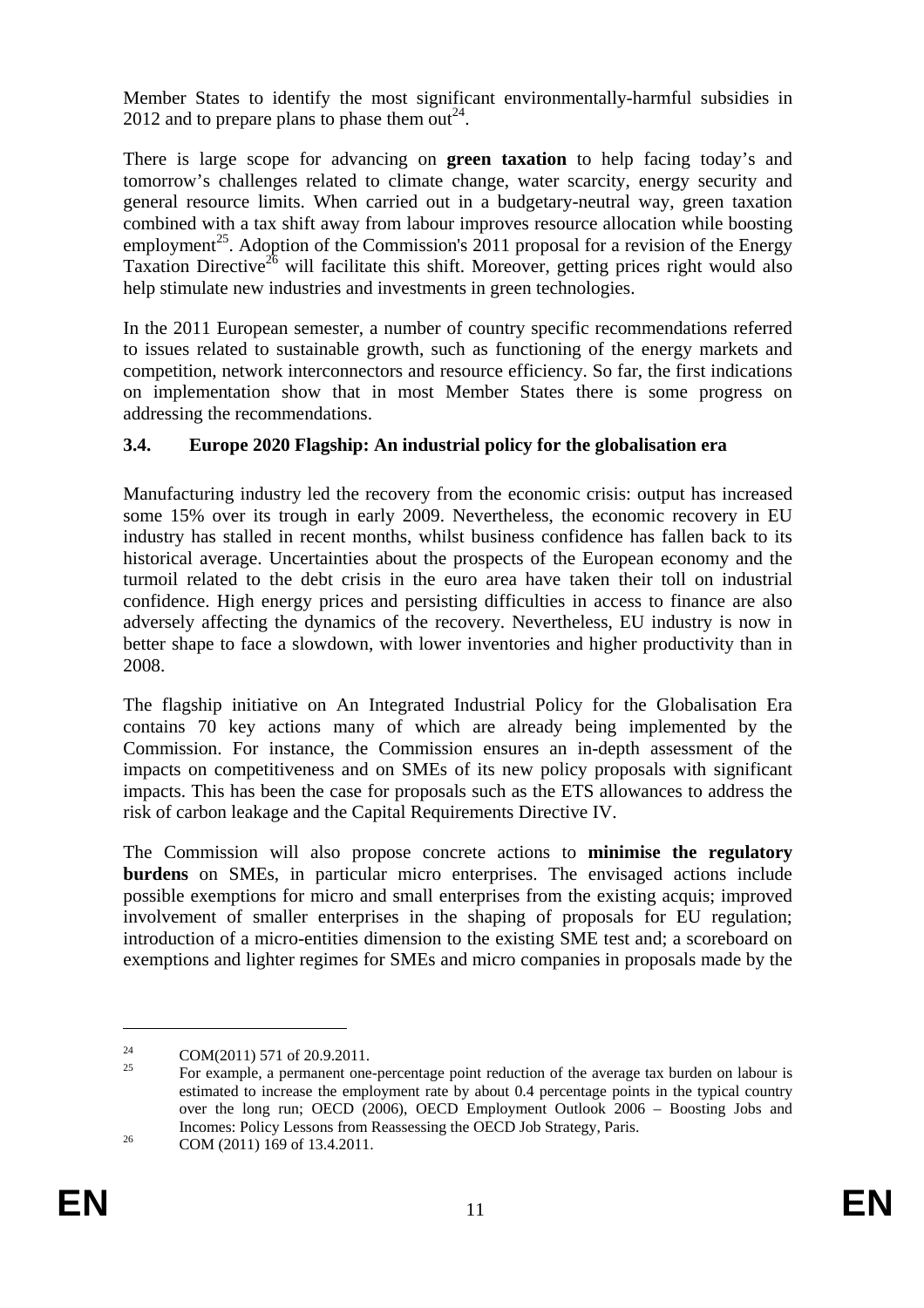Commission for new EU regulation, their adoption by the EU legislator and their implementation by Member States.

The **Small Business Act** for Europe was reviewed in February  $2011^{27}$  putting emphasis on improved access to finance, more favourable regulation environment and helping SMEs facing globalisation challenges. The latter aspect was further developed in related follow-up actions, like the new strategy to support the internationalisation of SMEs that was adopted in November 2011<sup>28</sup>. The review also recalled the need for Member States to prioritise the business environment through smart regulation, reducing unnecessary regulations and permits, introducing simpler procedures through e-government, and reducing the set-up time for a new business to 3 working days.

The Commission will present an Action Plan to improve **access to finance** for SMEs before the end of 2011. It will be accompanied by a proposal to facilitate access to venture capital across Europe through an EU passport that will allow venture capital funds to raise capital in all 27 member States on the basis of a single registration. It is expected that, if successful, this initiative could create up to 315,000 additional jobs and  $\epsilon$  100 billion additional GDP. The Commission will endeavour to eliminate any tax treatment that disadvantages cross-border venture capital investments and to reduce the administrative burden.

Enhancing competition across the economy requires not only horizontal, sector-specific product and service market reforms, as well as effective enforcement of competition rules but also an overall **institutional set up conducive to competition** at all levels (EU, national, regional and local) at a limited cost for Member States. This includes an effective role for competition authorities, sectoral regulators and judicial authorities entrusted with the protection and promotion of competition. A well functioning civil justice system is a vital link in any institutional framework conducive to competition and growth.

In the area of industrial innovation, the High-Level Group on Key Enabling Technologies presented its final report in June 2011 with concrete recommendations on development and deployment of these technologies<sup>29</sup>. These technologies have enormous market potential with annual growth rates between 5% and 16% per year up to 2020 and also provide crucial spill-over effects to key downstream industry sectors in terms of innovation and growth. The Commission also proposed in June a major modernisation of the European standardisation system<sup>30</sup> by, amongst others, including standards on services in the European system and giving more recognition to ICT industrial specifications.

The Commission has put forward some **sector-specific initiatives**, such as adoption of a strategy for space policy<sup>31</sup> aiming at strengthening of the European space sector or relaunching of the CARS 21 process<sup>32</sup> which will serve as an input to the EU's strategy for

<sup>&</sup>lt;sup>27</sup> COM(2011) 78 of 23.02.2011.

<sup>&</sup>lt;sup>28</sup> http://ec.europa.eu/enterprise/policies/sme/market-access/internationalisation/index\_en.htm

<sup>&</sup>lt;sup>29</sup> http://ec.europa.eu/enterprise/sectors/ict/key\_technologies/kets\_high\_level\_group\_en.htm

 $^{30}$  COM(2011) 311 and COM(2011) 315 of 1.6.2011.

 $\frac{31}{32}$  COM(2011) 152 of 4.4.2011.

First meeting of the relaunched High Level Group on 10 November 2010.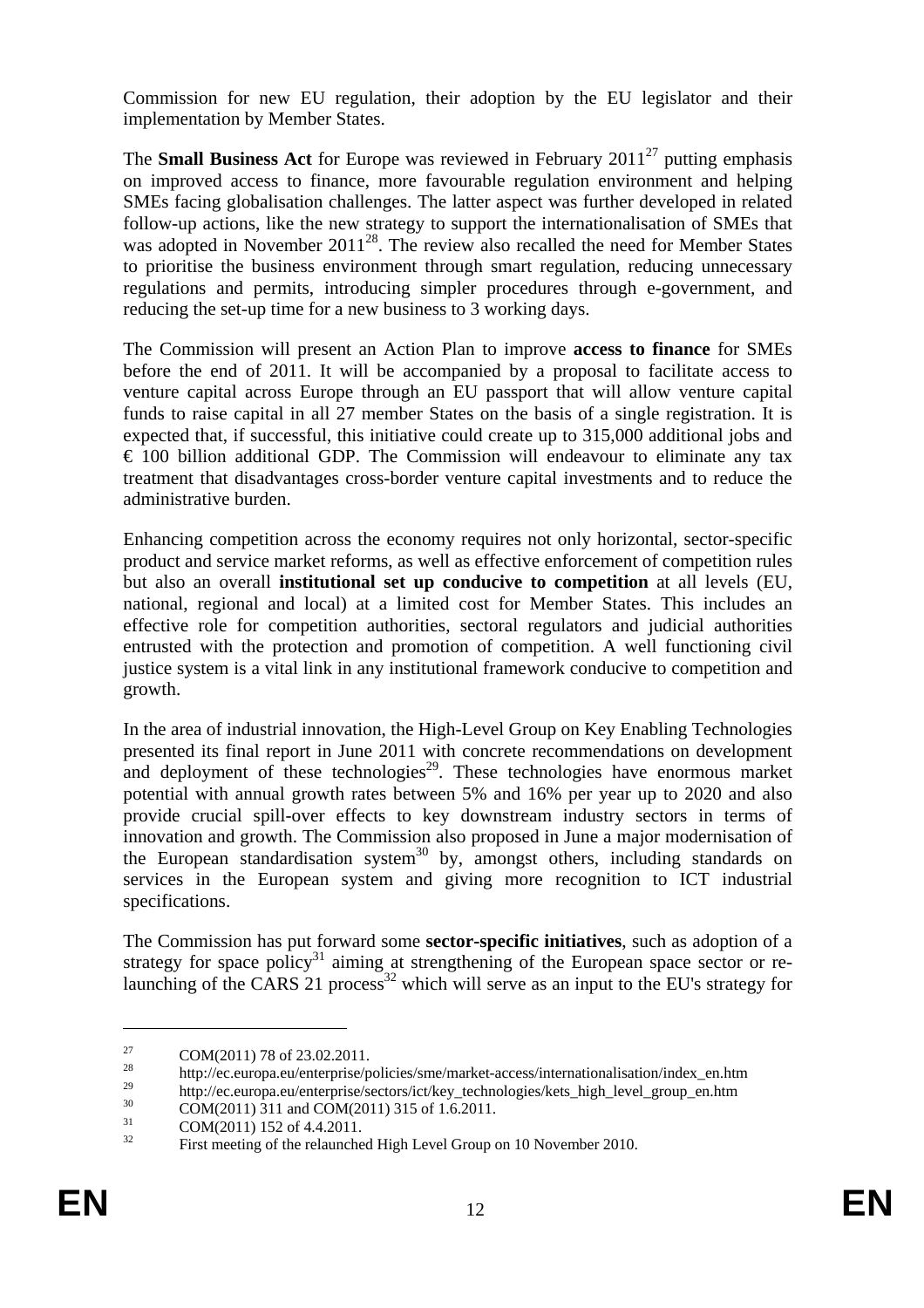clean and energy efficient vehicles. The deployment of electric vehicles has a major market potential growing from 100.000 today to 1 million hybrid vehicles by 2020, whilst the fully-electric vehicle market is expected to reach 750,000 units by 2020. The Commission also continues its efforts to address the concerns of energy-intensive industries, in particular through initiating the Sustainable Industry Low Carbon Scheme (SILC), and by promoting ultra-low carbon production technologies and through developing a private-public partnership to stimulate innovation in the energy-intensive process industries.

Based on first indications, Member States' efforts to implement the country-specific recommendations in this area appear to have been mixed. The implementation of recommendations as regards access to finance to SMEs is rather poor. The picture is slightly better regarding measures to improve the business environment, such as the reduction of administrative burden, improving administrative capacity or the efficiency of the judicial system. Six of the ten Member States which received a recommendation to improve the business environment took some actions, but these remain partial in most of the cases.

# **3.5. Europe 2020 Flagship: An agenda for new skills and jobs**

Increasing employment levels and enhancing labour productivity are two key sources of growth together with capital investment and innovation. Currently, there are 23 million unemployed people in the EU, corresponding to 10% of the working age population.

The slight improvement in the EU's unemployment rate since 2010 has come to a halt. The share of the long term unemployed in the total stock of those looking for work exceeds 40% and is up one third compared to the level of 30% registered two years ago. An increased share of people live in households with very low work intensity in 12 out of the 15 Member States for which data is available.

A jobless recovery has not only important economic and social costs but also signals structural deficiencies in the labour market that weakens growth potential in the medium to long-term. In particular, skills mismatches and shortages hinder economic recovery. Unfilled vacancies started to increase as of mid-2009, while unemployment is not showing signs of improvement. This fact points to labour market mismatches, such as inadequate skills or limited mobility, at least in certain sectors and regions.

Life-long learning policies are essential to equip people with the right skills for the labour market. In 2000, 22% of employed people had high level qualifications in the EU while 29% had low qualifications. In 2010, it was the reverse. By 2020, 35% of jobs will require high qualifications and the demand for low skills will drop by 12 million jobs. However, educational attainment currently falls short of this growing skill-intensity of available jobs. One out of seven (14.41%) young persons aged 18 to 24 in the EU currently leaves the education system with no more than lower secondary education and participates in no further education and training (early school leavers) and many have qualifications that do not match with labour market requirements. Moreover, more than one fifth of all children do not meet basic standards of literacy and numeracy (measured at age 15).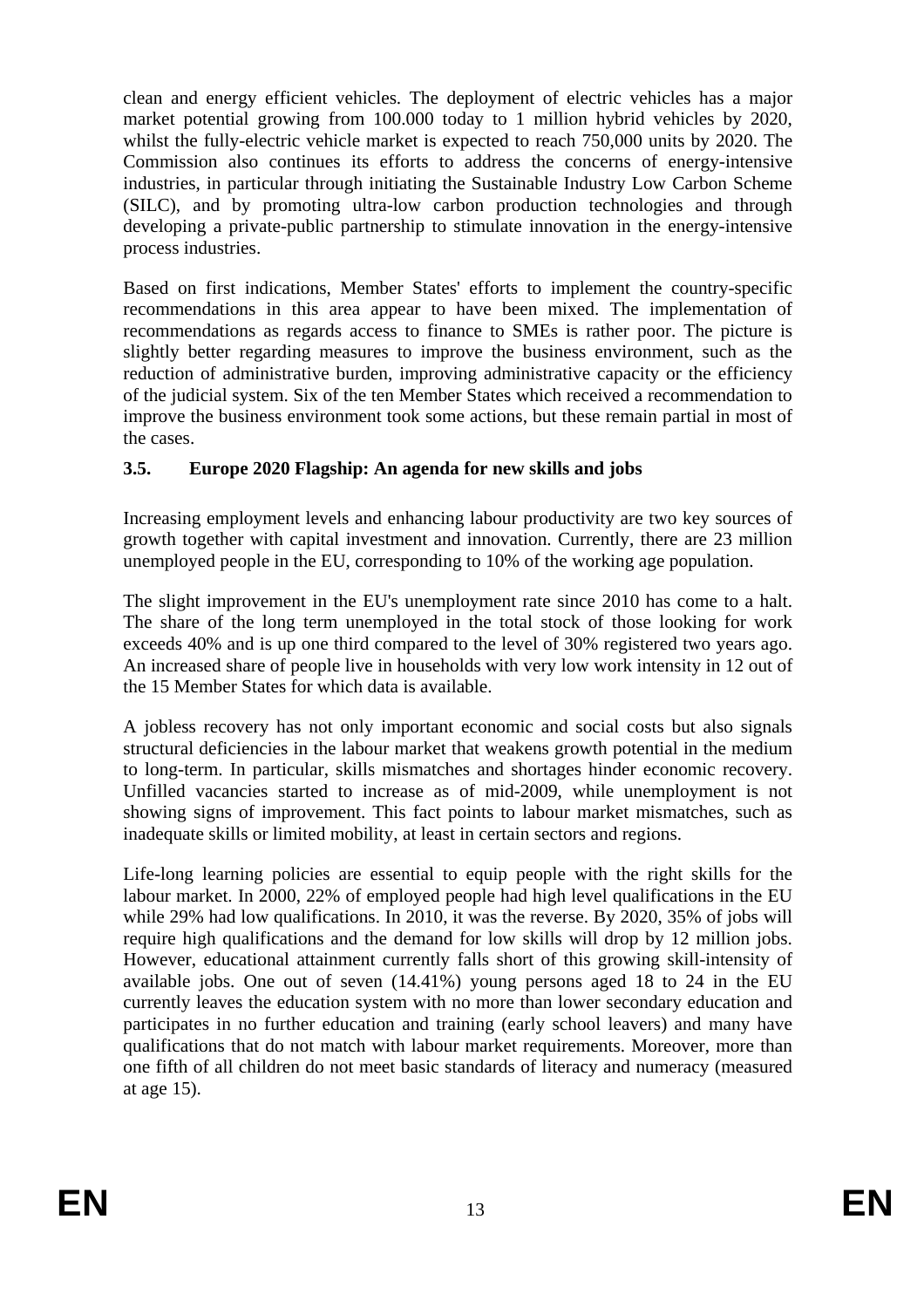Policy actions to address these challenges are being developed under the flagship an Agenda for new skills and jobs. Work is progressing well on the 13 key measures such as the EU Skills panorama aimed at improving transparency for jobseekers, workers, companies and/or public institutions by providing updated forecasting of skills supply and labour market needs up to 2020 planned for October 2012, as well as on sectoral initiatives foreseen under the flagship such as the Action Plan on Health workforce.

The legislative proposals on the review of the EU labour law are under preparation. Social partners have agreed to negotiate on the revision of the Working Time Directive. The adoption of the package of two legislative proposals concerning the Posting of Workers is foreseen in the coming weeks. A Council Recommendation to promote the validation of non-formal and informal learning is expected by the first half of 2012 and a practical tool to help citizens record their skills acquired through work and other experiences will be operational online by October 2012. A wider reflection on addressing the skills challenge in Europe will be the object of a Commission Communication in the second half of 2012.

# **3.6. Europe 2020 Flagship: Youth on the move**

The current labour market situation is particularly critical for young people who face an unemployment rate of over 20%, twice as high as that of the overall population. Furthermore, the decrease in permanent jobs as a result of the crisis has hit young people disproportionally and even though over-represented in temporary contracts, the recent net growth in the latter has not benefited young people in any significant way.

Work has started on all the policy actions planned under the flagship initiative Youth on the Move. Some key actions have already been launched to fight youth unemployment, such as Youth@work, an awareness-raising campaign to build contacts between young people and small businesses (SMEs) or the European Vacancy Monitor, which gather upto-date information on job vacancies, which can also serve as an early-warning tool for bottlenecks and mismatches on the labour market.

Regarding education, a Council Recommendation on policies against early leaving from education and training was adopted on 7 June 2011 setting out a framework to Member States for coherent, comprehensive and evidence based policies against early school leaving. Now it should be implemented.

Moreover, in October 2011, the Commission adopted a Communication on the modernisation of higher education systems which includes a proposal for the Erasmus Masters student loan guarantee facility, aimed at improving mobility of Master's students across Europe.

The aim of the European framework for youth employment is to ensure robust policy coordination at European level within the common principles for flexicurity. The framework is built upon four pillars: 1) Help to get a first job and start a career; 2) Support youth at risk; 3) Provide adequate social safety nets for young people; 4) Support young entrepreneurs and self-employment. As part of the framework, the Commission has proposed the following specific areas for action in Member States: Youth Guarantees to ensure that all young people are in jobs, further education or activation measures within four months of leaving; open-ended "single" contracts to reduce labour market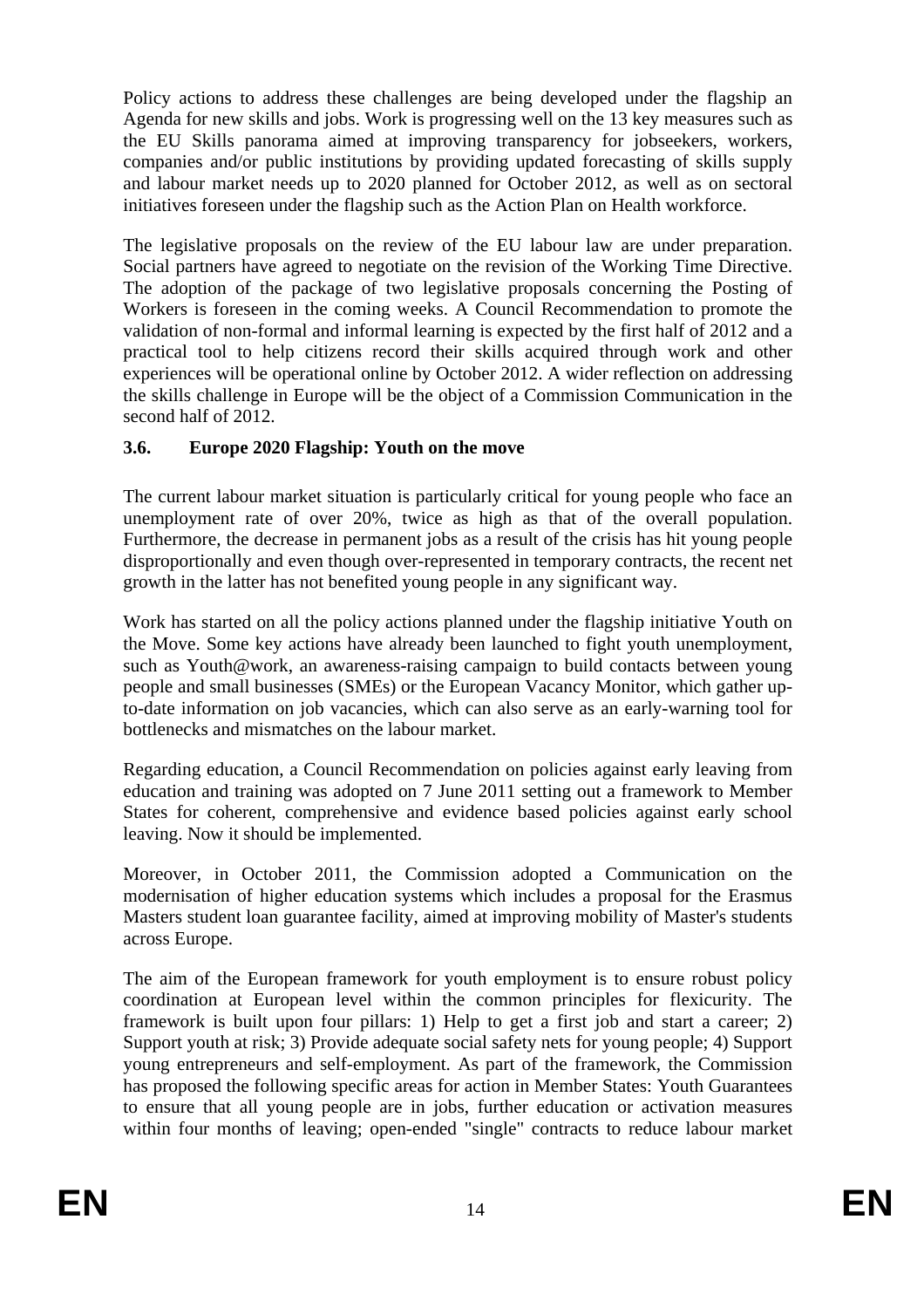segmentation; unemployment and social assistance to young people in a mutual obligations approach. In the context of the future Youth Opportunities Initiative, which the Commission will present before the end of the year, further action will be needed to support transition into the labour market, provide more traineeships and encourage mobility.

### **3.7. Europe 2020 Flagship: European platform against poverty**

Apart from being valuable objectives in their own-right, fostering inclusive labour markets and societies have an impact on growth through improved labour market outcomes, enhanced aggregate demand and strengthened confidence. These three areas are also three important bottlenecks that hinder a robust recovery.

In the few countries for which income data reflecting the economic crisis is already available, household disposable income has fallen significantly<sup>33</sup>. Moreover, there is some evidence that both income-poverty, especially child poverty, and severe material deprivation represents an increasing challenge in several Member States. As long term unemployment shares rise and unemployment benefits run out, there is a risk of seeing a significant decline of disposable income affecting low income earners.

The consumption propensity of low-income people tends to be high, since they have to spend most of what they earn in essential goods and services. For this reason, any further reductions at the bottom of the income distribution may have a lasting impact on domestic demand and hence on growth<sup>34</sup>. Hence also the importance of consumer empowerment, allowing consumers to make optimal consumption choices and thus maximise their welfare.

Work is ongoing on the 10 key actions of the Platform against poverty and social exclusion flagship initiative. Some have already been launched this year such as the New European Agenda on Integration to support efforts of Member States promoting third country nationals to participate actively in our societies or the EU Framework for national Roma Integration Strategies.

The Social Business Initiative was adopted in October 2011, and its key actions will be rolled out in the coming months, starting with the new framework on social investment funds, the new investment priority for social enterprises in the proposed structural funds, or the future draft Regulation on a statute for European Foundations.

A White Paper on pensions addressing sustainability and adequacy of pensions in the post-crisis context is scheduled for adoption in the coming months.

To **fight poverty and social exclusion**, the modernisation of social protection systems should be pursued along the lines of the active inclusion common principles. In particular, public services are an essential element to support labour market integration and social inclusion. Furthermore, access to effective and affordable services plays a key role in reducing private expenditure and hence raising disposable income, mitigating

<sup>&</sup>lt;sup>33</sup> For instance by more than 15% in the middle of the distribution in Lithuania and Latvia, by 8% in

Estonia and by 2-4% in Spain, Ireland and the UK. 34 IMF (2011): World Economic Outlook Report 2011, *Global Prospects and Policies*, Washington.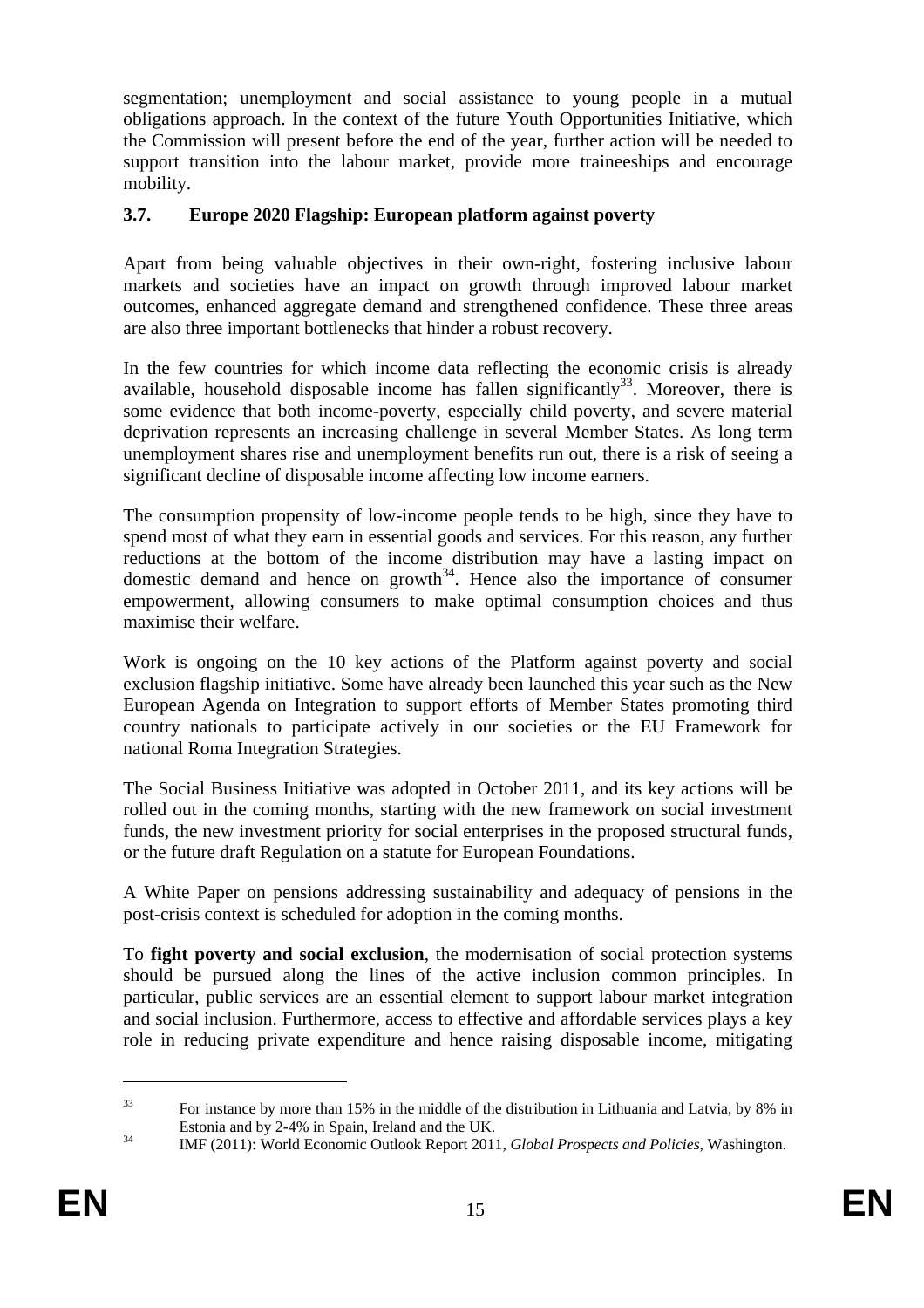income poverty and inequality<sup>35</sup>. According to an OECD study on publicly provided services, imputing public services in household income reduces poverty estimates to a considerable amount. At-risk-of poverty rates fall substantially, by almost 40% when a floating poverty line is used and even by close to 80% when a fixed poverty line is used. Consequently, in-kind benefits taken together would have the potential to reduce the poverty gap by 80% on average.

Among the 30 million Europeans over 18 that do not have a bank account, it is estimated that about 6.4 million are actually deprived of or afraid to ask for a bank account.<sup>36</sup> The situation in the EU regarding lack of a bank account is very diverse and in Romania and Bulgaria around half of the respondents do not have a bank account. Unbanked consumers are likely to face problems in relation to employment, renting property and receiving wages or benefits and they face higher transaction costs. The Commission Recommendation on access to a basic payment account<sup>37</sup> provides the details on the actions needed to fight financial exclusion.

The cost and quality of housing are a key determinant of living standards and well-being, especially for the most vulnerable people. This is clearly shown by the EU indicators on housing cost and housing deprivation<sup>38</sup>. In 2010, 38% of people at-risk of poverty spend more than 40% of their disposable income on housing – more than six times for the rest of the population  $(6\%)^{39}$ . At the same time, the share of housing costs in total disposable income reached 32% and more for half of the people at risk of poverty against 16% for the rest of the population. If housing costs are analysed more in detail, it emerges that rents and interest paid on mortgage make up only around 30% of total gross housing costs, while other elements – repairs, maintenance, fuel and others costs of various kind – make up some  $70\%$ <sup>40</sup>. According to the Commission's Household Budget Survey, housing, water, electricity, gas and other fuels is the single most important item in household's expenditure corresponding to 27.7% of household consumption.

The consequences of housing costs, and in particular utilities, on poverty rates is very significant: if disposable income is defined after deducting housing costs, the proportion of people with income below 60% of the (new) median was increased in 2007 from 16% to  $22\%$  in the EU as a whole.<sup>41</sup> This points to the importance of a full implementation of Directive 2009/72/EC concerning common rules for the Internal Market in electricity, including Article 3(8) on the need to address energy poverty.

<sup>35</sup> See OECD (2011) *The impact of publicly provided services on the distribution of resources*;

Report for the European Commission.<br>
<sup>36</sup> European Financial Integration Report 2008, SEC(2009) 19 final of 19.1.2009.<br>
<sup>37</sup> C(2001) 19.1.2009

 $^{37}$  C(2011) 4977 of 18.7.2011.

<sup>38</sup> For a more detailed analysis, see the supporting document to the 2010 Joint Report on Social Protection and Social Inclusion, section 5.2.

<sup>&</sup>lt;sup>39</sup> The Indicators Sub-Group of the Social Protection Committee agreed on the 40% threshold has an

indication of unsustainable housing costs overburden.<br>
See the Social Situation in the EU 2009 report section 3.2.1.

See the Social Situation in the EU 2009 report, fig. 69, p. 138.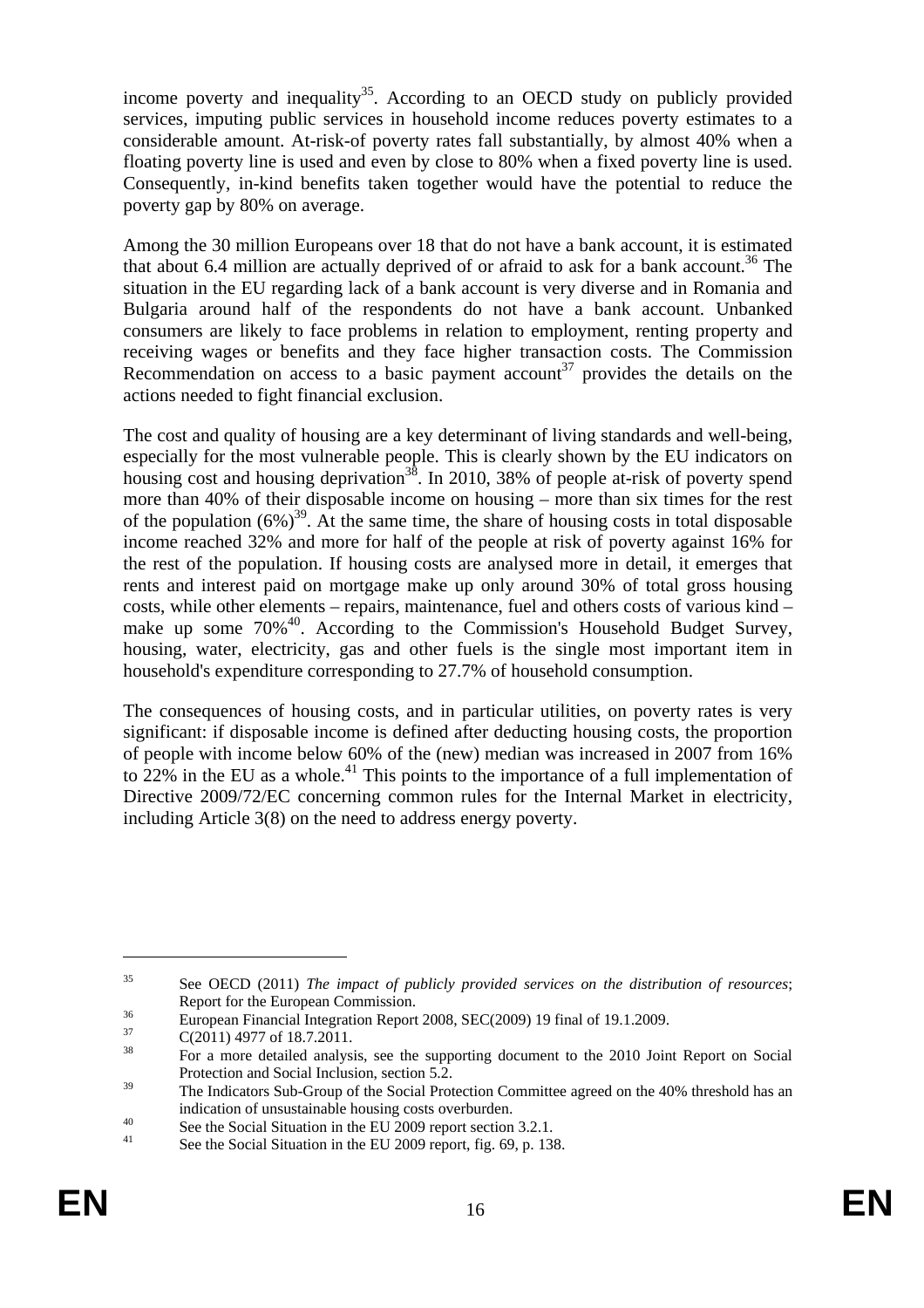## **3.8. Addressing missing links and bottlenecks**

# *3.8.1. Getting more out of the Single Market*

During the past two decades, the creation of an internal market and the opening of borders have been two of the main driving forces behind European growth. The estimated effect of internal market integration in the EU in the period 1992-2006 has been the creation of 2.75 million additional jobs and an extra 2.1% of GDP growth. Today, intra-European trade accounts for 17% and 28% if world trade in goods and services respectively. For every  $\bigoplus$  000 of wealth created in a Member State, it is estimated that about  $\epsilon 200$  end up benefitting other EU Member States through trade.

The **Single Market Act** of April 2011 set out twelve levers to further complete and deepen the internal market in the areas of access to finance, citizen mobility, public procurement, professional qualifications, intellectual property rights, consumer rights, services, networks, the digital single market, taxation, the regulatory environment for businesses, social entrepreneurship and social cohesion. The Commission has already presented several of the 12 key legislative proposals of the Single Market Act, and will put forward the remaining ones by the end of the year (except for proposed legislation on eSignatures, eIdentity and eAuthentication). These proposals should all be agreed by the European Parliament and the Council before the end of 2012, so that their practical benefits can be rapidly felt across the EU.

The implementation of the Single Market Act is of key importance to create a favourable environment for European businesses, in particular SMEs, and to restore and reinforce trust in consumers and workers so that they confidently take up the opportunities the Single Market has on offer. The Commission's annual Consumer Markets Scoreboard monitors markets across the economy and contributes to identify those which do not function for consumers. There is already a significant EU trade in services: it accounts for more than half of the global services trade and more than half of this represents trade within the single market. However, the Single Market for services is not yet delivering to its full potential. Despite that services account for over two-thirds of EU GDP and employment, services still represent only around one-fifth of total intra-EU trade. Barriers to the Single Market for services are partly accountable for low competition intensity, which in turns affects productivity.

There is therefore still a large potential for the internal market to deliver additional growth and jobs. In the 2011 European semester, the largest amount of country-specific recommendations for structural policies concerned the services sector, including calls to step up the full implementation of the **Services Directive**<sup>42</sup>, to remove unjustified barriers to entry and further opening professional services. The Services Directive covers a wide range of economic activities representing around 45% of the EU economy, including large sectors such as retail, construction, business services, tourism and most regulated professions. According to conservative estimates it could deliver growth of up to +1.5% of EU GDP. Progress so far in Member States seems mixed, ranging from some reform efforts to no progress at all depending on the recommendations.

<sup>&</sup>lt;sup>42</sup> Directive 2006/123/EC of the European Parliament and of the Council of 12 December 2006 on services in the Internal Market.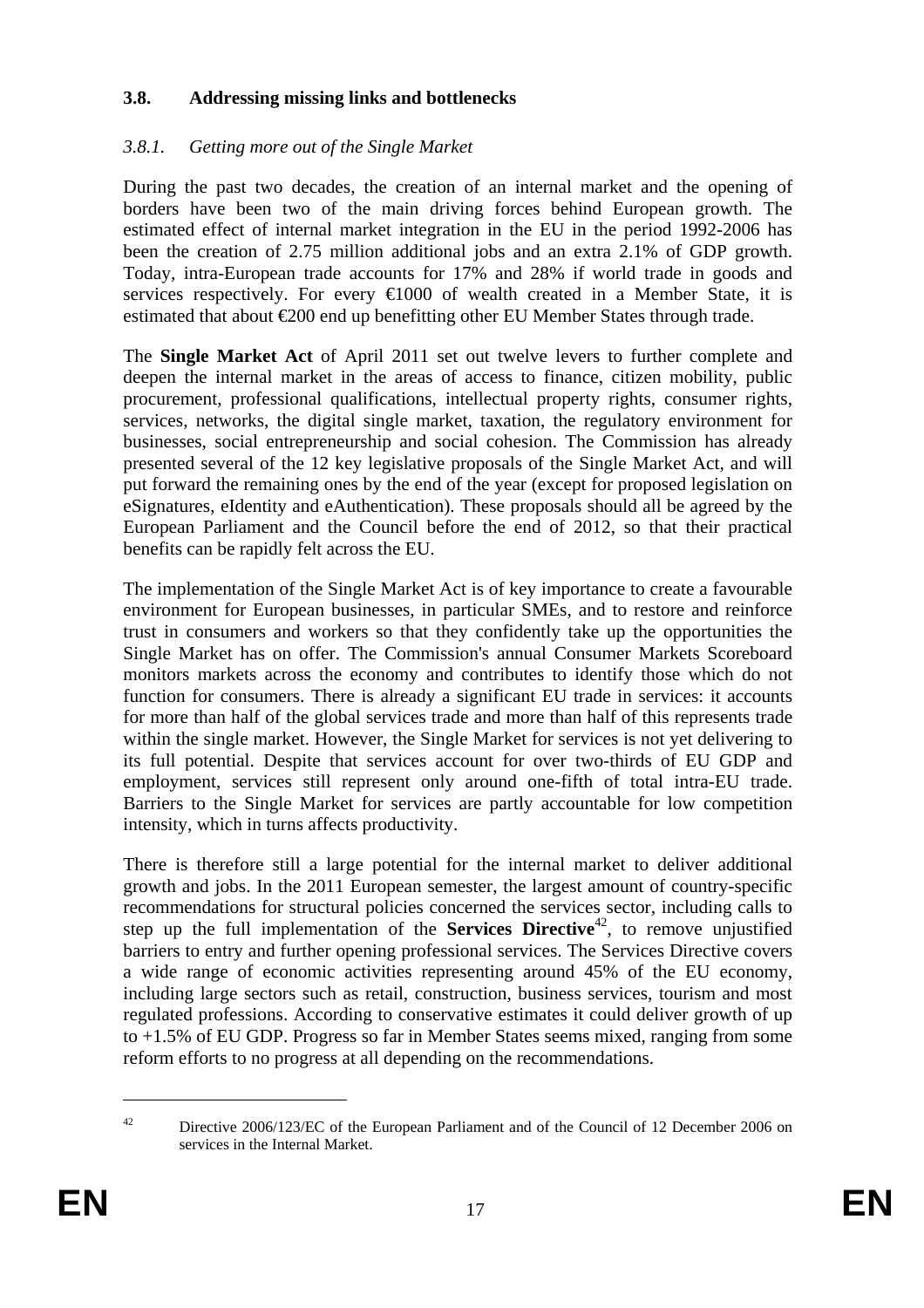To exploit the Directive's full potential, there is now a need to shift from a compliance perspective to a competitiveness driven focus. The Commission will continue the analysis of the quality of implementation and, where necessary, take formal enforcement measures. The Commission will also put forward in 2012 additional actions to deepen the Single Market for services.

Beyond the current scope of the services directive, there are other sectors with an important growth potential. For example, the **health and social sector** created 4.2 million jobs over 2000-2009, more than a quarter of total job creation in that period. It accounts for 10% of all jobs in countries like Denmark, Finland, Netherlands and Sweden and represent around 5% of the total economic output. Ageing will increase demand for such services and their development should therefore be facilitated. Issues that need to be addressed include a lack of qualified personnel in the sector in a number of Member States, a limited freedom of establishment due to various unjustified or disproportionate restrictions, and difficulties in recognising professional qualification cross-border, which affects these and other sectors, including education, construction, manufacturing and business services.

Rising unemployment in Member States will drive professionals to seek job opportunities in other Member States<sup>43</sup>, changing patterns of mobility in the European Union. The upcoming modernisation of EU legislation facilitating the recognition of professional qualifications<sup>44</sup> will respond to needs of Member States facing an increasing shortage of skilled workforce while easing the unemployment pressure.

Finally, confidence in the Single Market will be enhanced for all stakeholders through the policies that safeguard the legal framework for the operation of services of general interest (State aid and public procurement) and that guarantee that competitiveness and liberalisation go hand in hand with the respect for social rights of workers and citizens.

<sup>&</sup>lt;sup>43</sup> 28% of EU citizens consider working abroad according to recent Eurobarometer surveys.<br>Directive 2005/36/EC.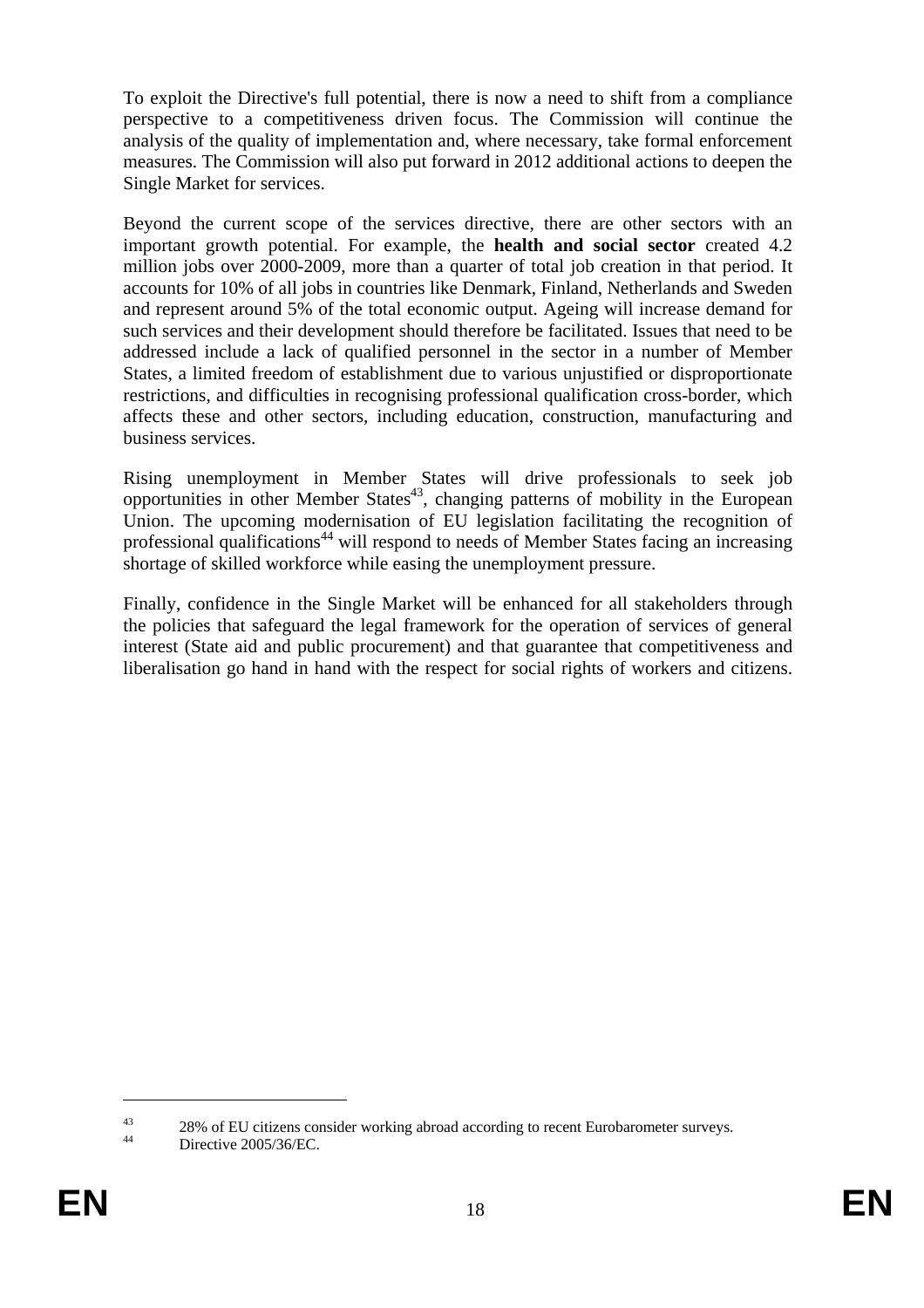#### **Box 1: The implementation of the Services Directive**

The implementation of the Services Directive has been a crucial milestone in improving the functioning of the Single Market for services. The Directive has lead to the abolition of a multitude of restrictions. Two years after the expiry of the Directive's implementation deadline, a lot has been achieved. Hundreds of discriminatory, unjustified or disproportionate requirements (such as authorisations, tariffs or economic needs tests) have been abolished. Most Member States have set up operational "Points of Single Contact".

But the full potential of the Directive will only be realised when all Member States have completed the work required to fully implement it. This is not yet the case. To use the Directive's full potential, there is a need to shift from a compliance perspective to a competitiveness driven focus.

24 out of 27 Member States have finalised the adoption of all the necessary legislation. In Austria, Germany and Greece work is in the final stages but one or more laws are still pending. On 27 October 2011 the Commission decided to refer these Member States to the European Court of Justice for failure to respect EU law<sup>45</sup>. In 2011, the Commission has been assisting those Member States where there have been strong indications of incorrect or incomplete implementation of the Services Directive to improve their implementation<sup>46</sup>. The Commission will continue its analysis of the quality of implementation for all Member States and, where necessary, formal enforcement measures will be taken.

Operational "Points of Single Contact" (PSCs) are now in place in 24 out of 27 Member States. Three Member States have delays: Romania, Slovakia and Slovenia. However, the functioning of the existing PSCs needs to be improved significantly. The most important gap concerns the degree of availability of electronic procedures (i.e. the possibility to complete administrative formalities online). In only 1/3 of Member States can a significant number of procedures be completed online through the  $PSCs<sup>47</sup>$ . In Bulgaria, Ireland, and Malta, PSCs do not yet offer online completion of procedures at all; in nine Member States, only a small number of procedures can be handled online<sup>48</sup>. In most Member States, it continues to be very difficult for users from abroad to use the PSC, partly for linguistic reasons (in Austria, France, Hungary and Italy for example PSCs are only available in the national language), but also for technical reasons: most Member States continue to accept only national means of signing an application form or of identifying oneself electronically. In general, the PSCs in a general manner need to be made more user-friendly and more responsive to the needs of entrepreneurs.

As part of the efforts to improve the implementation of the Services Directive in 2012, the Commission will address various issues revealed by the mutual evaluation exercise of the Directive. There are still important barriers to cross-border services provision in terms for example of specific requirements which Member States impose on the shareholding in companies or which limit the choice of legal form of service businesses. There are also practical difficulties resulting from the wide use by Member States of the possibility to reserve certain service activities for certain operators holding specific qualifications, in particular as regards crossborder trade. Competition among service providers using broadband, energy and transport

<sup>&</sup>lt;sup>45</sup> IP/11/1283 of 27.10.2011.

<sup>&</sup>lt;sup>46</sup> Meetings have taken place with Bulgaria, Cyprus, Latvia, Lithuania, Portugal and Greece.<br><sup>47</sup> Austria, Czech Republic, Denmark, Estonia, Luxembourg, the Netherlands, Spain, Sweden and the United Kingdom.<br><sup>48</sup> Cyprus, Finland, France, Germany, Greece, Hungary, Lithuania, Latvia, Poland.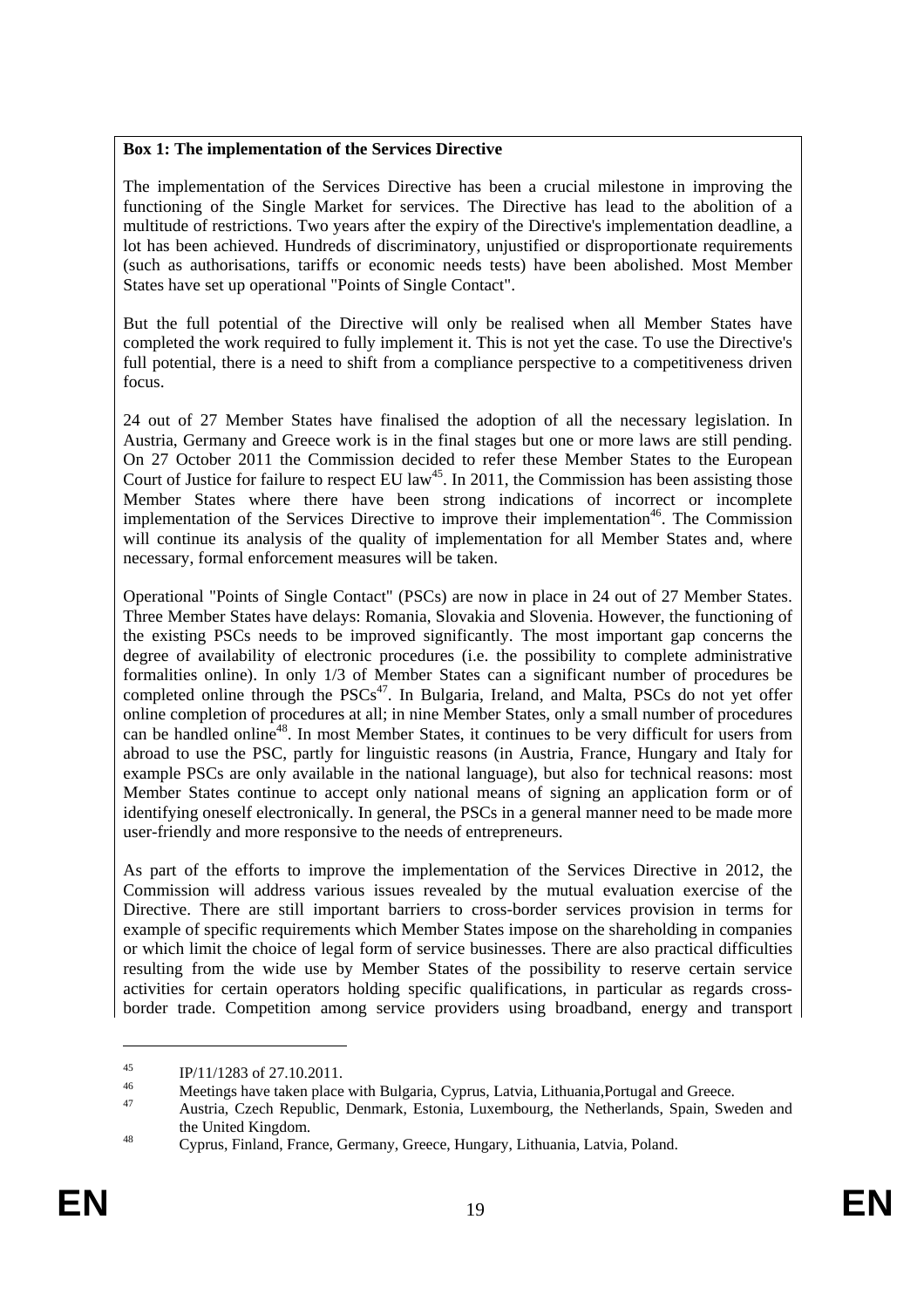infrastructures should be promoted. It is necessary to provide fair access to distribution networks as well as facilitating new entry to bring down utility prices for businesses. Removing unnecessary restrictions on retail opening hours can stimulate new investment and boost consumer spending. The full implementation of the third Postal Directive should complement these efforts.

## *3.8.2. Maximising the impact of EU funds*

In the current economic climate the Commission stresses the need to use existing EU budgetary resources to the maximum and to put in place a reformed Multi-annual financial framework that will more thoroughly support Europe 2020 objectives<sup>49</sup>.

Existing budget lines have a strong potential to provide a significant boost to growth in the EU. Different large scale investments through the Cohesion Fund and European Regional Development Fund (CF and ERDF), in particular to improve the environment, transport infrastructure, energy and broadband connections, can have a direct impact on growth and jobs. Alongside these direct investments, the ERDF provides valuable support for entrepreneurship, investment in enterprises, innovation and Research, and ICT for business. The European Social Fund (ESF) works under four priority areas: employment, with special emphasis on the employment of disadvantaged groups and the young, skills and lifelong learning, improving the adaptability of the labour market and promoting social inclusion. In many cases this support is tailored towards the recommendations given to the Member States in the context of the Europe 2020 strategy.

To improve the potential to generate growth offered by the Structural Funds, Member States should ensure the **(re-)prioritisation of funding** to direct support towards country-specific recommendations or areas that have a high growth potential using the flexibility available in their programmes. In some cases, **reprogramming** may be necessary when a more intensive and upfront use of EU funding could be beneficial to support sources of growth. Actions to support growth include:

- Improving the liquidity of SMEs in a financially constrained banking environment by more intensive use of JEREMIE financial instruments (loans, guarantees and venture capital);
- Investing more in the energy efficiency of buildings (as has been done in France). This would also help secure jobs in the building and construction sector, a sector severely hit by the crisis and which has sizable underutilised capacity;
- Reinforcing resource efficiency, by investing in eco-innovation, renewable energies and environmental technologies;
- Accelerating major projects in convergence regions (as has been done in Greece);

<sup>&</sup>lt;sup>49</sup> See also the opinion of the Committee of Regions of 12 October 2011 on the role of regional and local authorities in achieving the objectives of the Europe 2020 strategy.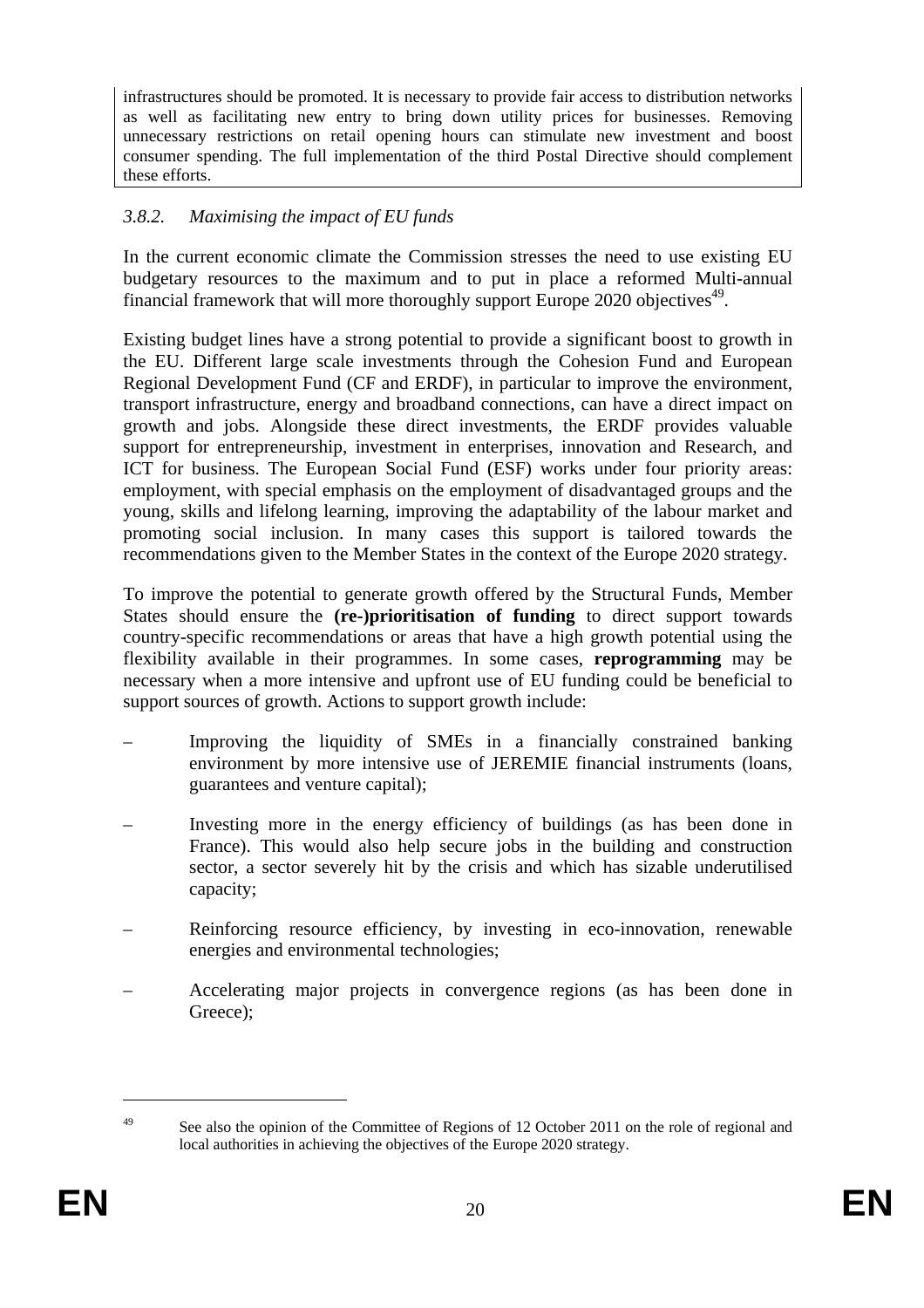- Developing a fast-track list of priority projects, which are both ready to be implemented and can directly contribute to growth, to replace programmes performing significantly below potential. The Commission is ready to offer its help in this process, as it is already doing to Greece and Romania;
- Accelerating the use of available funds by reprioritising programmes on fewer priorities with the aim of improving the conditions for growth and reducing the regional divide as recently agreed with Italy in the framework of the Action Plan for Cohesion.

In any event all Member States should report by end  $2012^{50}$  on outputs and results and the progress in achieving the objectives of cohesion policy and of its contribution to Europe 2020.

To support the **disbursement of unused funds** in times of fiscal constraints, the Commission proposed on 1 August 2011 to increase the co-financing rates to get some of the EU's most troubled economies back on track. Under the proposal, higher rates of EU co-financing would be made available for Greece, Ireland, Portugal, Romania, Latvia and Hungary to take forward growth and competitiveness-enhancing projects in each of these countries. In total, the maximum expected impact would amount to  $\epsilon$  2,884 million. The Council and the European Parliament are invited to adopt this proposal urgently, before the end of the year.

The Commission is making good progress in detailing its blueprint for a **future EU budget** geared to driving growth and job creation in line with the Europe 2020 strategy. Detailed proposals have been adopted in relation to the Connecting Europe Facility and Cohesion Policy, the Common Agriculture Policy and Rural Development, with further proposals close to adoption, i.e. on Horizon 2020. These legislative bases will also be accompanied with policy frameworks such as the revised Trans European Transport and Energy guidelines, and proposals in early 2012 for two Community Strategic Frameworks, one for shared management funds<sup>51</sup> and a second for research and innovation. These frameworks will prioritise the areas for EU support and better coordinate different EU funding programmes.

A key element of the Multi-annual Financial Framework (MFF) proposals is the need to ensure effective, growth enhancing investment from the EU budget. Key elements of the cohesion policy proposals that respond to these objectives are the mechanisms for thematic focus in Europe 2020 priorities, concentration of resources and the new conditionality provisions that will ensure that EU funding is focussed on results and creates strong incentives for Member States to ensure the effective delivery of the Europe 2020 growth and jobs objectives. Partnership contracts will be concluded with each Member State to ensure mutual reinforcement of national and EU funding.

In anticipation of the **Connecting Europe facility** under the next Multiannual Financial Framework, the Commission proposed a Europe 2020 Project Bond Initiative pilot phase in October, amounting to  $\epsilon$  230 million. This Initiative seeks to mobilise investment in areas that will stimulate growth and create jobs. The large and urgent infrastructure

<sup>&</sup>lt;sup>50</sup><br>National Strategic Reports are required under existing rules.

<sup>51</sup> ERDF, ESF, Cohesion Fund, Fisheries fund and Rural Development.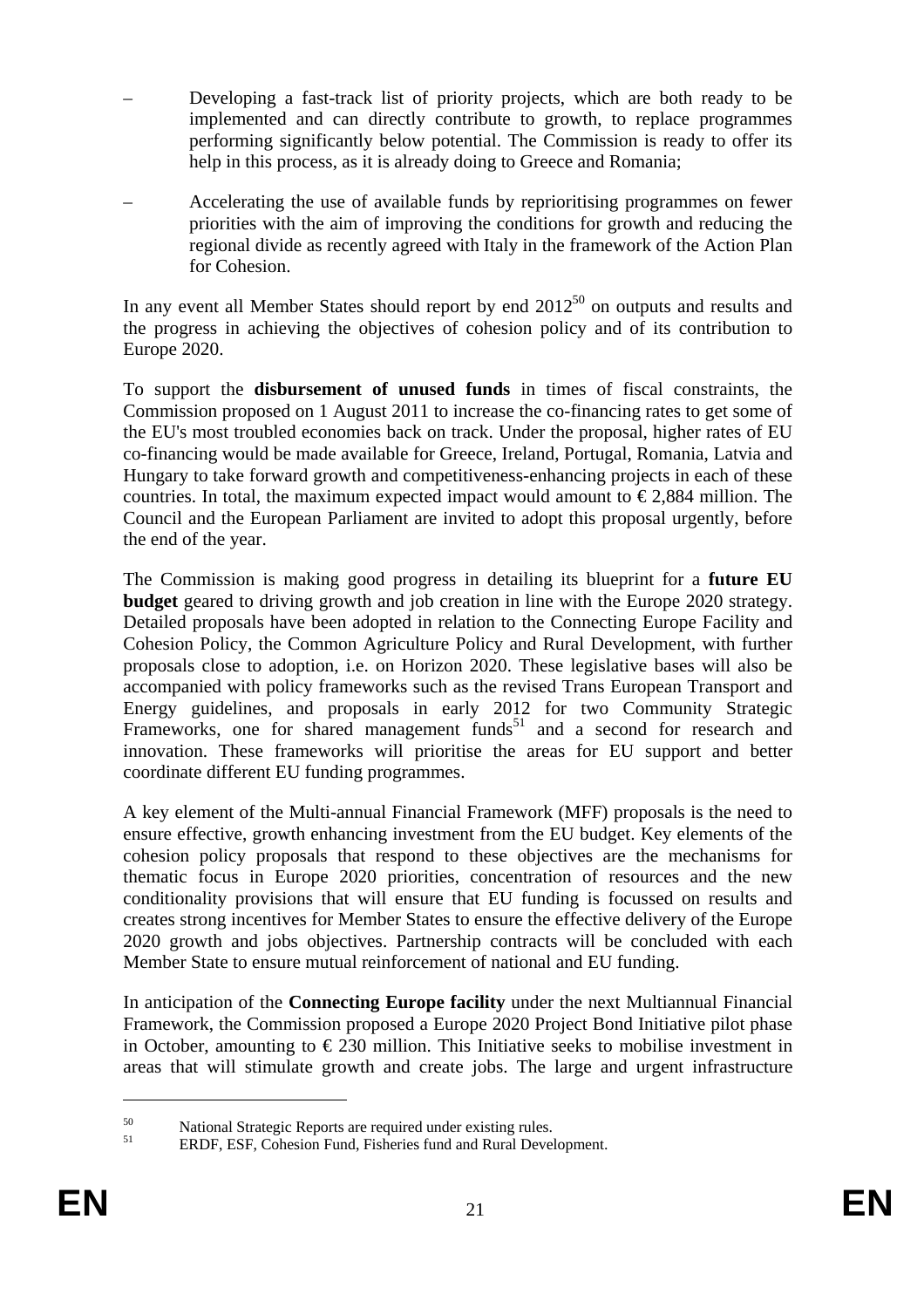investment needs combined with the long lead times for project preparation, call for immediate action to address the scarcity of funding. At a time of tight public budgets, innovative solutions are urgently required to mobilise a greater share of private savings and to improve the range of financial instruments available for energy, transport and ICT projects. Reduced possibilities to access finance by infrastructure projects calls for alternative sources of debt financing. The norm for infrastructure projects with commercial potential should be to combine EU funds in partnerships with the capital market and banking sectors, particularly via the European Investment Bank (EIB) as the EU financial body established by the Treaty.

## *3.8.3. Exploiting the potential of the global market*

The core of the EU's economy remains the Single Market, but the share of trade in growth generation has never been as high as now – in 2010 roughly 25%of EU growth came from international trade. In the short-term, the bulk of economic growth will happen outside of Europe. In fact by 2015, 90% of future economic growth will be generated outside of Europe. The EU's growth potential will depend on the ability to reap the benefits of that growth. Yet, the fastest-growing markets are less open than the EU.

Europe's external economic relations are well established. The EU will continue to pursue them with all partners, especially developing countries, and adapt them to changing circumstances. The US and China are the EU's biggest trading partners. The EU has developed new and broad instruments with strategic partners (with the US: TEC as example on electric vehicle cooperation; with China: HED as example in the area of innovation). The Asian region is home to the fastest growing economies in the world. Its regional economic integration is moving at a fast pace and the EU wants to tap into this potential and seize opportunities. A FTA with India is a key plank of the EU's strategy. Asia is not only a crucial export market; it is also key element in the EU's supply chains.With respect to Russia, the EU's interest lies in anchoring Russia in the global economic system and in a potential FTA, and with Mercosur and Japan FTAs are being explored. The trade agenda with the **near neighbourhood** goes beyond growth and jobs, implying also security and solidarity. Nevertheless the neighbourhood region is an economic factor as the EU's fifth largest trading partner. With respect to the Southern Mediterranean: the EU concentrated on FTAs and short-term initiatives. The EU also engages with Ukraine (DCFTA) and other Eastern Partnership countries.

An initiative on commodities and raw materials<sup>52</sup> proposed actions to secure access to raw materials for the European industry on world markets and to improve transparency of financial and commodity markets.

More trade and investment with the world are key to a stable and sustainable economic recovery, growth and jobs in Europe. To achieve this the EU's immediate priority is to conclude those trade agreements which are underway: (1) subject to the position of partners, the EU aims to conclude negotiations with India and Ukraine by the time of the next Summits with these countries; (2) subject to the position of partners, the EU aims to conclude negotiations with Canada, Singapore and Malaysia during 2012 at the latest and

<sup>52</sup> COM(2011) 25 of 2.2.2011.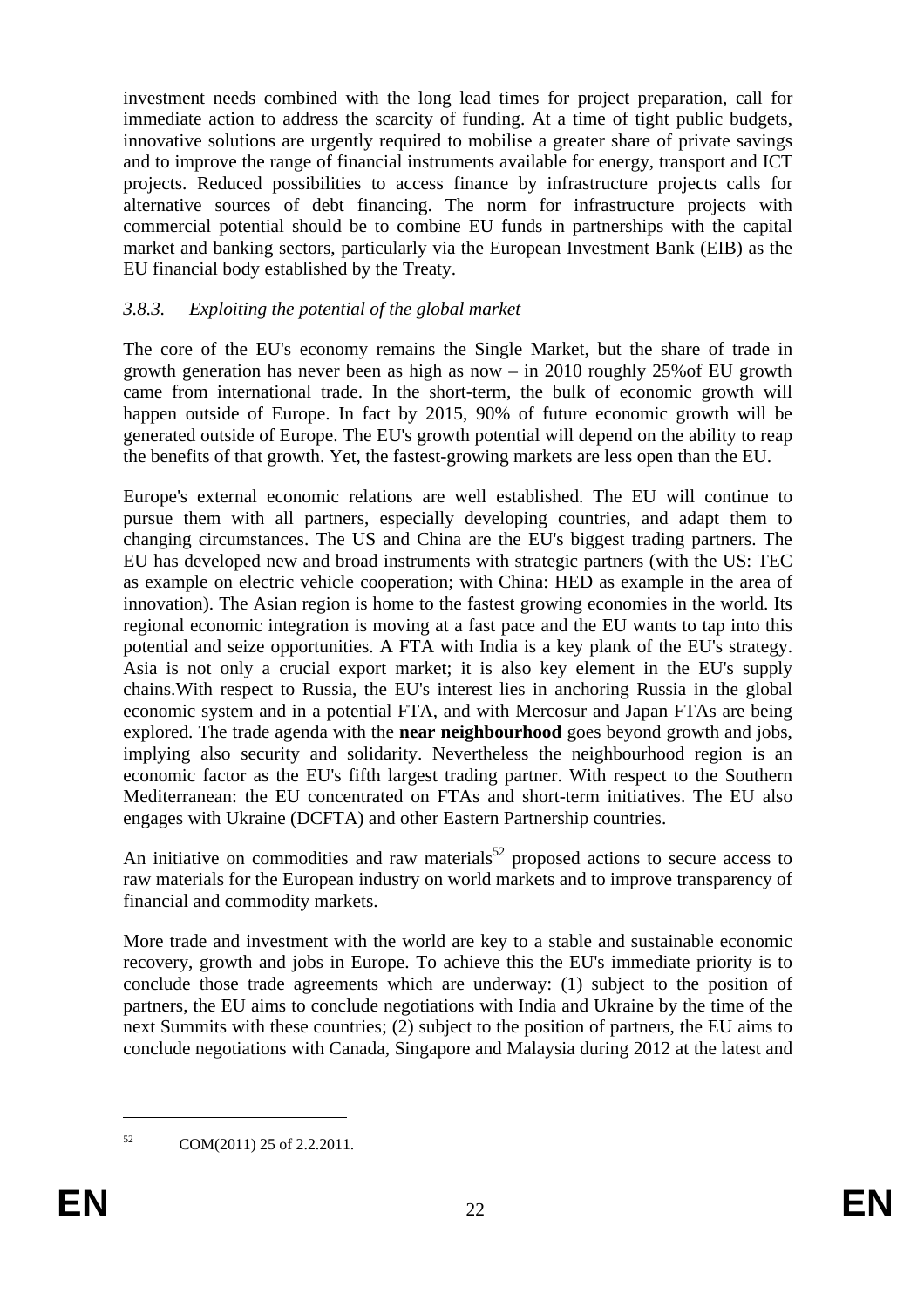(3) finalise formally in early 2012 agreements with Peru and Colombia, on which negotiations have already concluded.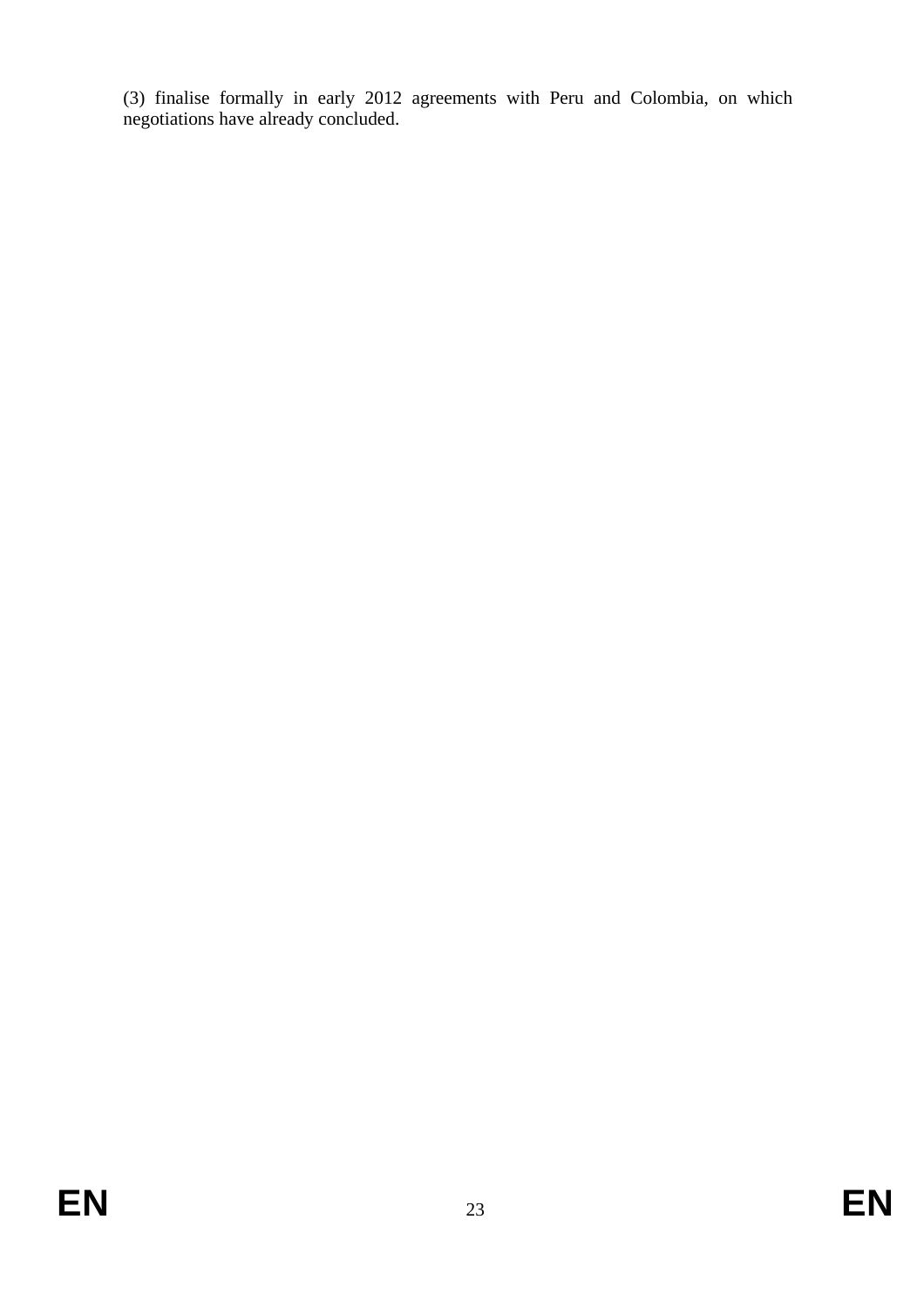| Overview of Member States' country specific recommendations by policy area |                           |                             |                           |                    |                    |                                             |                                        |                    |                              |                             |                          |                                            |                    |                                           |                            |                   |
|----------------------------------------------------------------------------|---------------------------|-----------------------------|---------------------------|--------------------|--------------------|---------------------------------------------|----------------------------------------|--------------------|------------------------------|-----------------------------|--------------------------|--------------------------------------------|--------------------|-------------------------------------------|----------------------------|-------------------|
|                                                                            | <b>Public finances</b>    |                             |                           |                    |                    | Labour market                               |                                        |                    |                              | <b>Structural policies</b>  |                          |                                            |                    |                                           | <b>Financial stability</b> |                   |
|                                                                            | Fiscal<br>consolidation   | Long-term<br>sustainability | Fiscal<br>framework       | <b>Taxation</b>    | Wage<br>setting    | <b>Active</b><br>Labour<br>market<br>policy | Labour<br>market<br>particip-<br>ation | Education          | <b>Network</b><br>industries | <b>Energy</b><br>efficiency | <b>Service</b><br>sector | <b>Business</b><br>environment<br>and SMEs | R&D,<br>innovation | Public<br>services,<br>cohesion<br>policy | <b>Banking</b>             | Housing<br>market |
| AT                                                                         | $\mathbf{x}$              | $\mathbf{x}$                | $\pmb{\chi}$              | $\boldsymbol{x}$   |                    |                                             | $\mathbf{x}$                           | $\mathbf{x}$       |                              |                             | X                        |                                            |                    |                                           |                            |                   |
| <b>BE</b>                                                                  | $\boldsymbol{\mathsf{x}}$ | $\pmb{\mathsf{x}}$          |                           | $\mathbf{x}$       | $\boldsymbol{x}$   | $\pmb{\mathsf{x}}$                          | $\mathbf{x}$                           |                    | $\boldsymbol{x}$             |                             | $\pmb{\mathsf{x}}$       |                                            |                    |                                           | $\mathbf{x}$               |                   |
| $\overline{BG}$                                                            | $\pmb{\chi}$              | $\mathbf{x}$                | $\boldsymbol{\mathsf{x}}$ |                    | $\boldsymbol{x}$   |                                             | $\mathbf{x}$                           | $\mathbf{x}$       | $\boldsymbol{x}$             | $\boldsymbol{x}$            |                          |                                            |                    | $\mathbf{x}$                              |                            |                   |
| CY                                                                         | $\boldsymbol{x}$          | $\mathbf{x}$                | $\pmb{\chi}$              |                    | $\boldsymbol{x}$   |                                             | $\boldsymbol{\mathsf{x}}$              | $\pmb{\chi}$       | $\boldsymbol{x}$             | $\pmb{\chi}$                | $\pmb{\mathsf{x}}$       |                                            |                    |                                           | $\mathbf{x}$               |                   |
| CZ                                                                         | $\pmb{\chi}$              | $\mathbf{x}$                |                           | $\mathbf{x}$       |                    | $\pmb{\chi}$                                | $\mathbf{x}$                           | $\pmb{\mathsf{x}}$ |                              |                             |                          | $\mathbf{x}$                               |                    | $\mathbf{x}$                              |                            |                   |
| DE                                                                         | $\pmb{\chi}$              |                             | $\boldsymbol{\mathsf{x}}$ |                    |                    |                                             | $\mathbf{x}$                           | $\pmb{\mathsf{x}}$ | $\boldsymbol{\mathsf{x}}$    |                             | $\pmb{\mathsf{x}}$       |                                            |                    |                                           | $\mathbf{x}$               |                   |
| <b>DK</b>                                                                  | $\boldsymbol{x}$          | $\mathbf{x}$                |                           | $\boldsymbol{x}$   |                    |                                             | $\mathbf{x}$                           | $\pmb{\mathsf{x}}$ |                              |                             | $\pmb{\chi}$             |                                            |                    | $\mathbf{x}$                              |                            | $\mathbf{x}$      |
| $\overline{\text{EE}}$                                                     | $\pmb{\chi}$              |                             |                           | $\boldsymbol{x}$   |                    | $\pmb{\mathsf{x}}$                          | $\mathbf{x}$                           | $\pmb{\mathsf{x}}$ | $\mathbf{x}$                 | $\mathbf{x}$                |                          |                                            |                    |                                           |                            |                   |
| <b>ES</b>                                                                  | $\pmb{\chi}$              | $\boldsymbol{x}$            |                           | $\pmb{\mathsf{x}}$ | $\pmb{\mathsf{x}}$ | $\pmb{\chi}$                                |                                        | $\boldsymbol{x}$   |                              |                             | $\pmb{\mathsf{x}}$       | $\pmb{\mathsf{x}}$                         |                    |                                           | $\boldsymbol{x}$           |                   |
| FI                                                                         | $\pmb{\chi}$              | $\boldsymbol{x}$            |                           |                    |                    | $\boldsymbol{x}$                            | $\mathbf{x}$                           | $\pmb{\chi}$       |                              |                             | $\pmb{\chi}$             | $\pmb{\chi}$                               |                    | $\mathbf{x}$                              |                            |                   |
| FR                                                                         | $\boldsymbol{\mathsf{x}}$ | $\boldsymbol{x}$            |                           | $\pmb{\mathsf{x}}$ | $\mathbf{x}$       | $\pmb{\mathsf{x}}$                          | $\boldsymbol{\mathsf{x}}$              | $\pmb{\chi}$       |                              |                             | $\pmb{\chi}$             |                                            |                    | $\boldsymbol{\mathsf{x}}$                 |                            |                   |
| HU                                                                         | $\pmb{\chi}$              |                             | $\pmb{\mathsf{x}}$        | $\mathbf{x}$       |                    | $\pmb{\chi}$                                | $\pmb{\mathsf{x}}$                     |                    |                              |                             |                          | $\pmb{\mathsf{x}}$                         |                    | $\pmb{\mathsf{x}}$                        |                            |                   |
| IT                                                                         | $\pmb{\chi}$              |                             | $\boldsymbol{\mathsf{x}}$ |                    | X                  | $\pmb{\chi}$                                | $\mathbf{x}$                           |                    |                              |                             | $\boldsymbol{x}$         | $\mathbf{x}$                               | $\mathbf{x}$       | $\mathbf{x}$                              |                            |                   |
| LT                                                                         | $\boldsymbol{\mathsf{x}}$ | $\mathbf{x}$                | $\pmb{\chi}$              | $\pmb{\mathsf{x}}$ |                    |                                             | $\boldsymbol{\mathsf{x}}$              |                    | $\boldsymbol{\mathsf{x}}$    | $\pmb{\chi}$                | $\pmb{\chi}$             | $\boldsymbol{x}$                           |                    |                                           |                            |                   |
| LU                                                                         | $\pmb{\chi}$              | $\boldsymbol{x}$            |                           |                    | $\boldsymbol{x}$   | $\pmb{\mathsf{x}}$                          | $\mathbf{x}$                           | $\pmb{\mathsf{x}}$ |                              |                             |                          |                                            |                    |                                           |                            |                   |
| <b>MT</b>                                                                  | $\boldsymbol{\mathsf{x}}$ | $\mathbf{x}$                | $\boldsymbol{\mathsf{x}}$ |                    | X                  | $\pmb{\chi}$                                | $\mathbf{x}$                           | $\boldsymbol{x}$   |                              | $\mathbf x$                 |                          |                                            |                    | $\mathbf{x}$                              |                            |                   |
| NL                                                                         | $\pmb{\chi}$              | $\boldsymbol{x}$            |                           |                    |                    | $\pmb{\mathsf{x}}$                          | $\pmb{\mathsf{x}}$                     |                    |                              |                             |                          | $\pmb{\mathsf{x}}$                         | $\pmb{\mathsf{x}}$ |                                           |                            |                   |
| PL                                                                         | $\pmb{\chi}$              | $\mathbf{x}$                | $\mathbf{x}$              |                    |                    |                                             | $\mathbf{x}$                           | $\mathbf{x}$       | $\mathbf{x}$                 |                             |                          | $\mathbf{x}$                               | $\mathbf{x}$       | $\mathbf{x}$                              |                            |                   |
| SE                                                                         | $\boldsymbol{\mathsf{x}}$ |                             |                           |                    |                    |                                             | $\mathbf{x}$                           |                    |                              |                             |                          |                                            |                    |                                           |                            | $\mathbf{x}$      |
| SI                                                                         | $\pmb{\chi}$              | $\boldsymbol{x}$            | $\pmb{\chi}$              |                    |                    | $\pmb{\chi}$                                | $\mathbf{x}$                           | $\pmb{\chi}$       |                              |                             | $\pmb{\chi}$             | $\pmb{\mathsf{x}}$                         |                    | $\mathbf{x}$                              | $\mathbf{x}$               |                   |
| SK                                                                         | $\mathbf{x}$              | $\mathbf{x}$                | $\boldsymbol{\mathsf{x}}$ | $\pmb{\mathsf{x}}$ |                    | $\pmb{\chi}$                                |                                        | $\boldsymbol{x}$   |                              |                             |                          |                                            |                    | $\mathbf{x}$                              |                            |                   |
| <b>UK</b>                                                                  | $\pmb{\chi}$              | $\boldsymbol{x}$            |                           | $\pmb{\mathsf{x}}$ |                    |                                             | $\boldsymbol{\mathsf{x}}$              | $\pmb{\chi}$       |                              |                             |                          | $\boldsymbol{x}$                           |                    |                                           |                            | x                 |
|                                                                            | 22                        | 17                          | 11                        | 11                 | 8                  | 13                                          | 20                                     | 16                 | $\overline{7}$               | 5                           | 11                       | 10                                         | $\mathbf{3}$       | 11                                        | 5                          | $3^{\circ}$       |

Note (1): For Ireland, Latvia, Greece, Portugal and Romania, the only recommendation is to implement existing commitments under EU/IMF financial assistance programmes Note (2): The number of crosses do not necessarily correspond to the number of CSR for each Member State as CSRs often cover more than one area.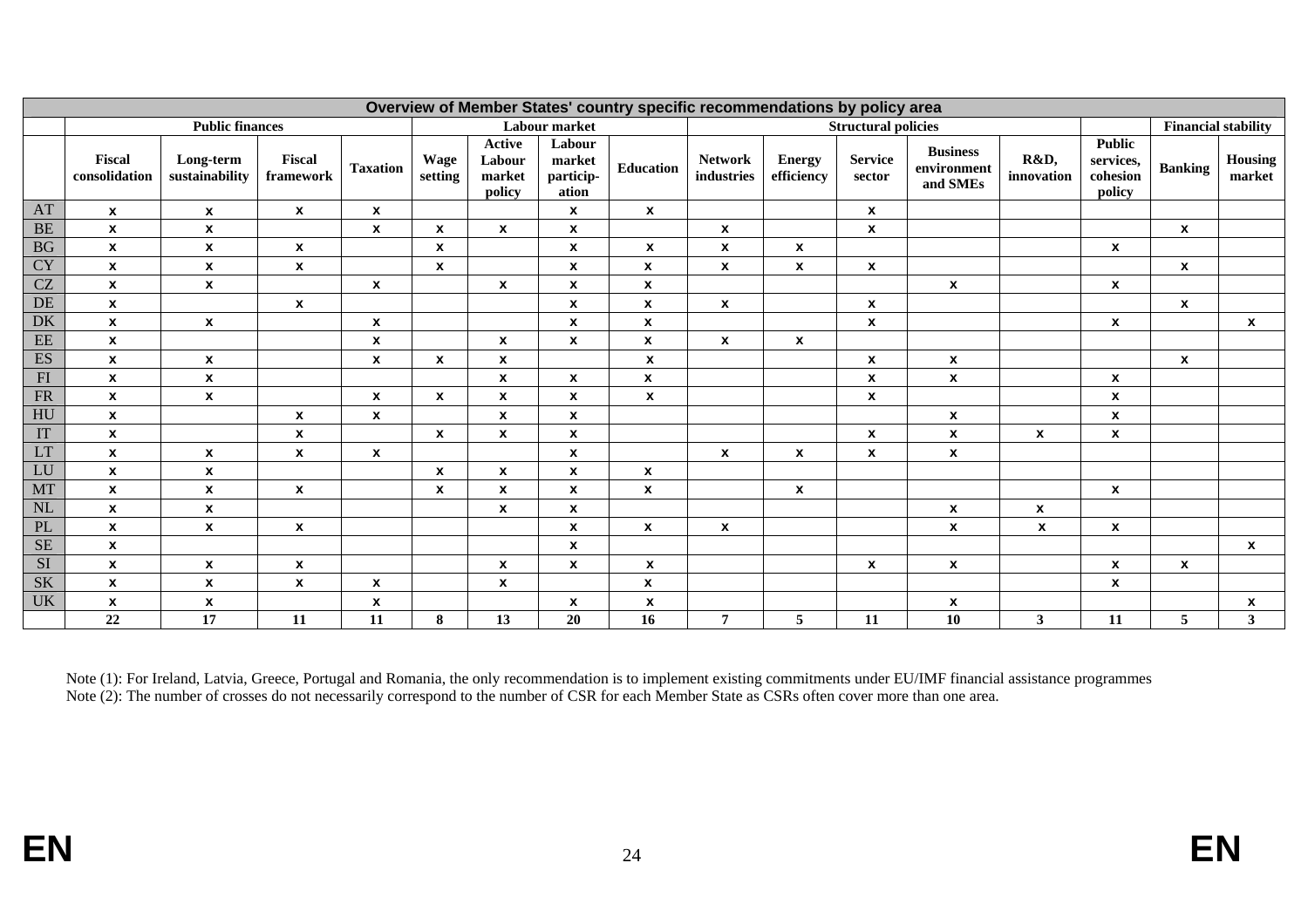# **Europe 2020 targets<sup>53</sup>**

| <b>Member</b><br><b>States</b><br>targets | <b>Employment</b><br>rate (in $\%$ ) | R&D in % of<br><b>GDP</b>  | <b>Emissions</b><br>reduction<br>targets<br>(compared to<br>$2005$ levels) $54$ | <b>Renewable</b><br>energy | Energy efficiency -<br>reduction of<br>energy<br>$\frac{1}{\text{Cousumption in}}$ | <b>Early school</b><br>leaving in % | <b>Tertiary education</b><br>in $\%$                                | Reduction of population at risk of poverty or<br>social exclusion in number of persons                                                                                 |  |
|-------------------------------------------|--------------------------------------|----------------------------|---------------------------------------------------------------------------------|----------------------------|------------------------------------------------------------------------------------|-------------------------------------|---------------------------------------------------------------------|------------------------------------------------------------------------------------------------------------------------------------------------------------------------|--|
| AT                                        | 77-78%                               | 3.76%                      | $-16%$                                                                          | 34%                        | 7.16                                                                               | 9.5%                                | 38% (including ISCED<br>4a, which currently is at<br>about $12\%$ ) | 235,000                                                                                                                                                                |  |
| BE                                        | 73.2%                                | 3.0%                       | $-15%$                                                                          | 13%                        | 9.80                                                                               | 9.5%                                | 47%                                                                 | 380,000                                                                                                                                                                |  |
| <b>BG</b>                                 | 76%                                  | 1.5%                       | 20%                                                                             | 16%                        | 3.20                                                                               | 11%                                 | 36%                                                                 | 500,000*                                                                                                                                                               |  |
| CY                                        | 75-77%                               | 0.5%                       | $-5%$                                                                           | 13%                        | 0.46                                                                               | 10%                                 | 46%                                                                 | 27,000                                                                                                                                                                 |  |
| CZ                                        | 75%                                  | 1% (public<br>sector only) | 9%                                                                              | 13%                        | n.a.                                                                               | 5.5%                                | 32%                                                                 | Maintaining the number of persons at risk of<br>poverty or social exclusion at the level of 2008<br>(15.3% of total population) with efforts to<br>reduce it by 30,000 |  |
| DE                                        | 77%                                  | 3%                         | $-14%$                                                                          | 18%                        | 38.30                                                                              | ${<}10%$                            | 42% (including<br>ISCED4 which<br>currently is at 11.4%)            | 330 000 (long-term unemployed)*                                                                                                                                        |  |
| <b>DK</b>                                 | 80%                                  | 3%                         | $-20%$                                                                          | 30%                        | 0.83                                                                               | < 10%                               | At least 40%                                                        | 22,000 (persons living in households with very<br>low work intensity)*                                                                                                 |  |
| EE                                        | 76%                                  | 3%                         | 11%                                                                             | 25%                        | 0.71                                                                               | 9.5%                                | 40%                                                                 | 61,860 people out of risk-of-poverty*                                                                                                                                  |  |
| EL                                        | 70%                                  | No target<br>available     | $-4%$                                                                           | 18%                        | 2.70                                                                               | 9.7%                                | 32%                                                                 | 450,000                                                                                                                                                                |  |
| <b>ES</b>                                 | 74%                                  | 3%                         | $-10%$                                                                          | 20%                        | 25.20                                                                              | 15%                                 | 44%                                                                 | 1,400,000-1,500,000                                                                                                                                                    |  |
| F1                                        | 78%                                  | 4%                         | $-16%$                                                                          | 38%                        | 4.21                                                                               | 8%                                  | 42%<br>(narrow national)<br>definition)                             | 150,000                                                                                                                                                                |  |

\*Countries that have expressed their national target in relation to an indicator different than the EU headline target indicator

<sup>&</sup>lt;sup>53</sup> The final national targets were set out in the National Reform Programmes in April 2011.<br><sup>54</sup> The national emissions reduction targets defined in Decision 2000/406/EC (or "Effect St"

The national emissions reduction targets defined in Decision 2009/406/EC (or "Effort Sharing Decision") concerns the emissions not covered by the Emissions Trading System. The emissions covered by the Emissions Trading System will be reduced by 21% compared to 2005 levels. The corresponding overall emission reduction will be -20% compared to 1990 levels.

<sup>&</sup>lt;sup>55</sup> It should be noted that the national projections also vary as to the base year(s) against which savings are estimated.